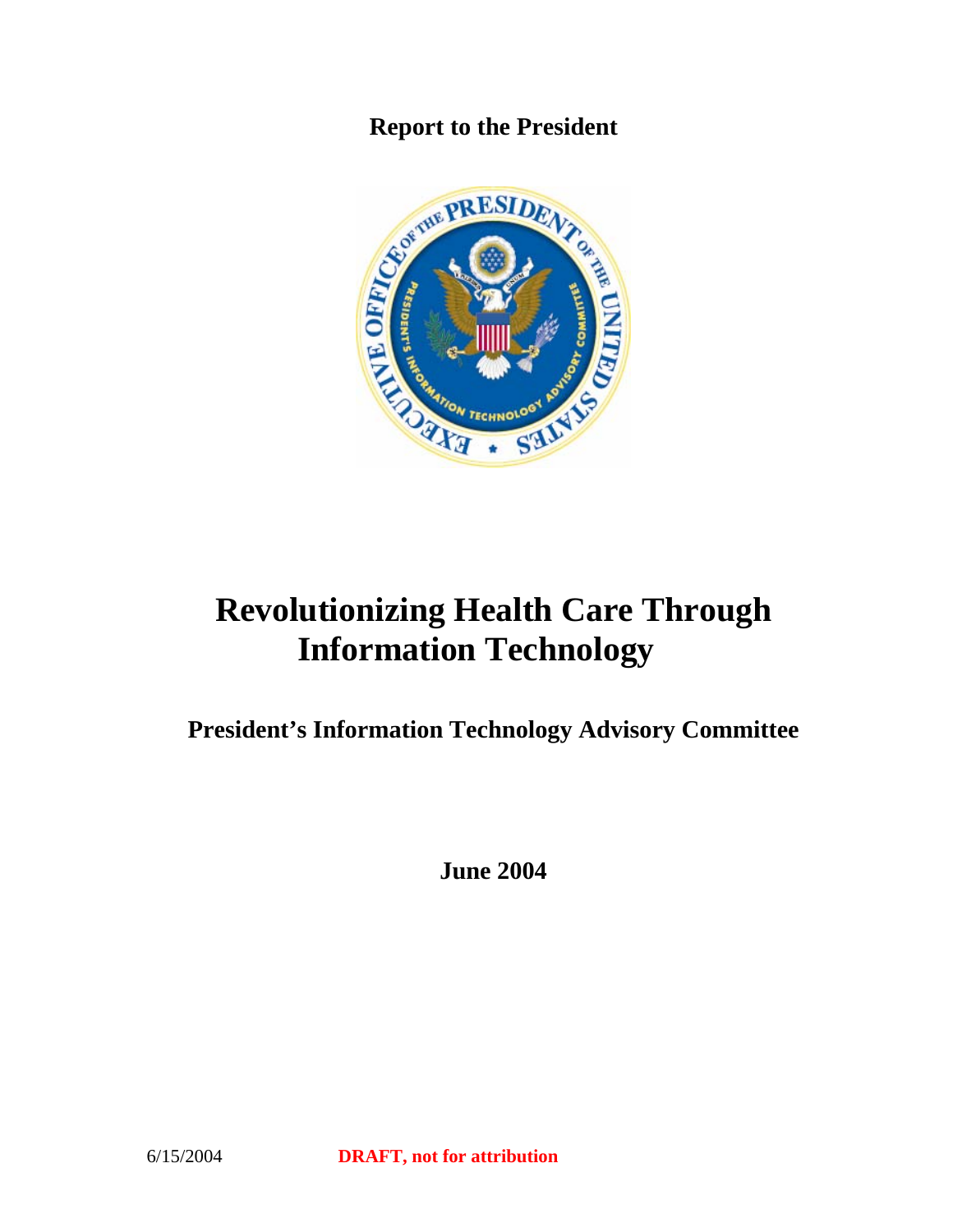# **Transmittal Letter**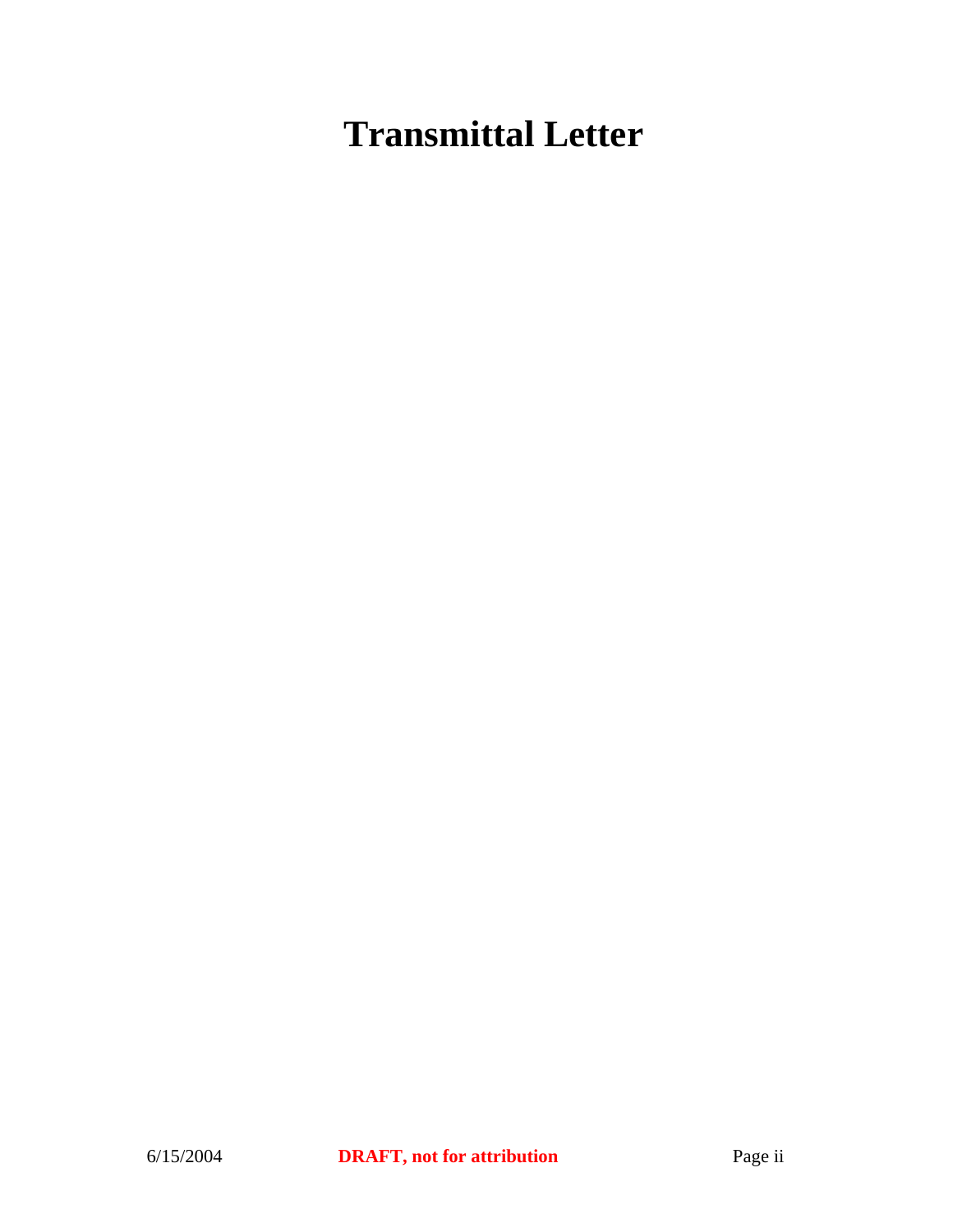# **Members of the President's Information Technology Advisory Committee**

# **Co-Chairs**

Marc R. Benioff Chairman and CEO Salesforce.com, Inc. Edward D. Lazowska, Ph.D. Bill and Melinda Gates Chair Department of Computer Science & Engineering University of Washington

# **Members**

Ruzena Bajcsy, Ph.D. Director, Center for Information Technology Research in the Interest of Society (CITRIS) and Professor University of California, Berkeley

Harold Mortazavian, Ph.D. President and CEO Advanced Scientific Research, Inc.

J. Carter Beese, Jr. President Riggs Capital Partners

Pedro Celis, Ph.D. Software Architect Microsoft Corporation

Patricia Thomas Evans President and CEO Global Systems Consulting Corporation

Manuel A. Fernandez Managing Director SI Ventures/Gartner

Luis E. Fiallo President Fiallo and Associates, LLC Randall D. Mott Senior Vice President and CIO Dell Computer Corporation

Peter M. Neupert Chairman of the Board Drugstore.com, Inc.

Eli M. Noam, Ph.D. Professor and Director of the Columbia Institute for Tele-Information Columbia University

David A. Patterson, Ph.D. Professor and E.H. and M.E. Pardee Chair of Computer Science University of California, Berkeley

Alice G. Quintanilla President and CEO Information Assets Management, Inc.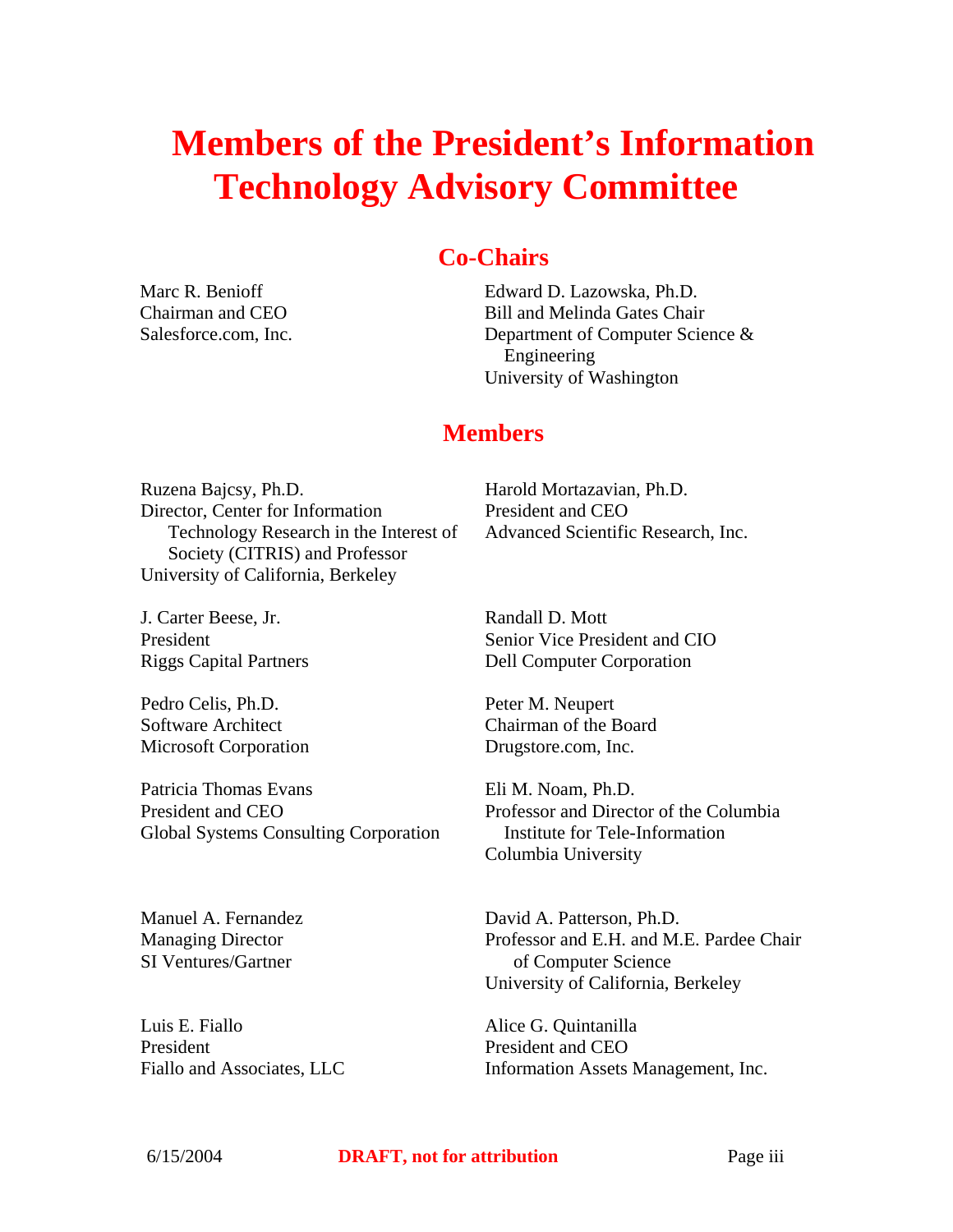Jose-Marie Griffiths, Ph.D. Doreen E. Boyce Chair and Professor School of Information Science University of Pittsburgh

William J. Hannigan President AT&T

Jonathan C. Javitt, M.D., M.P.H. Senior Fellow Potomac Institute for Policy Studies

Judith L. Klavans, Ph.D. Director of Research Center for the Advanced Study of Language and Research Professor College of Library and Information Science University of Maryland

F. Thomson Leighton, Ph.D. Chief Scientist Akamai Technologies

Daniel A. Reed, Ph.D. Kenan Eminent Professor and Director, Institute for Renaissance Computing Department of Computer Science University of North Carolina at Chapel Hill

Eugene H. Spafford, Ph.D. Professor and Executive Director, Center for Education and Research in Information Assurance and Security (CERIAS) Purdue University

David H. Staelin, Sc.D. Professor of Electrical Engineering Massachusetts Institute of Technology

Peter S. Tippett, M.D., Ph.D. CTO and Vice-Chairman TruSecure Corporation

Geoffrey Yang Managing Director Redpoint Ventures

# Health and Information Technology Subcommittee

Jonathan C. Javitt, M.D., M.P.H., Chair Senior Fellow Potomac Institute for Policy Studies

> Peter M. Neupert, Co-Chair Chairman of the Board Drugstore.com, Inc.

David H. Staelin, Sc.D., Co-Chair Professor of Electrical Engineering Massachusetts Institute of Technology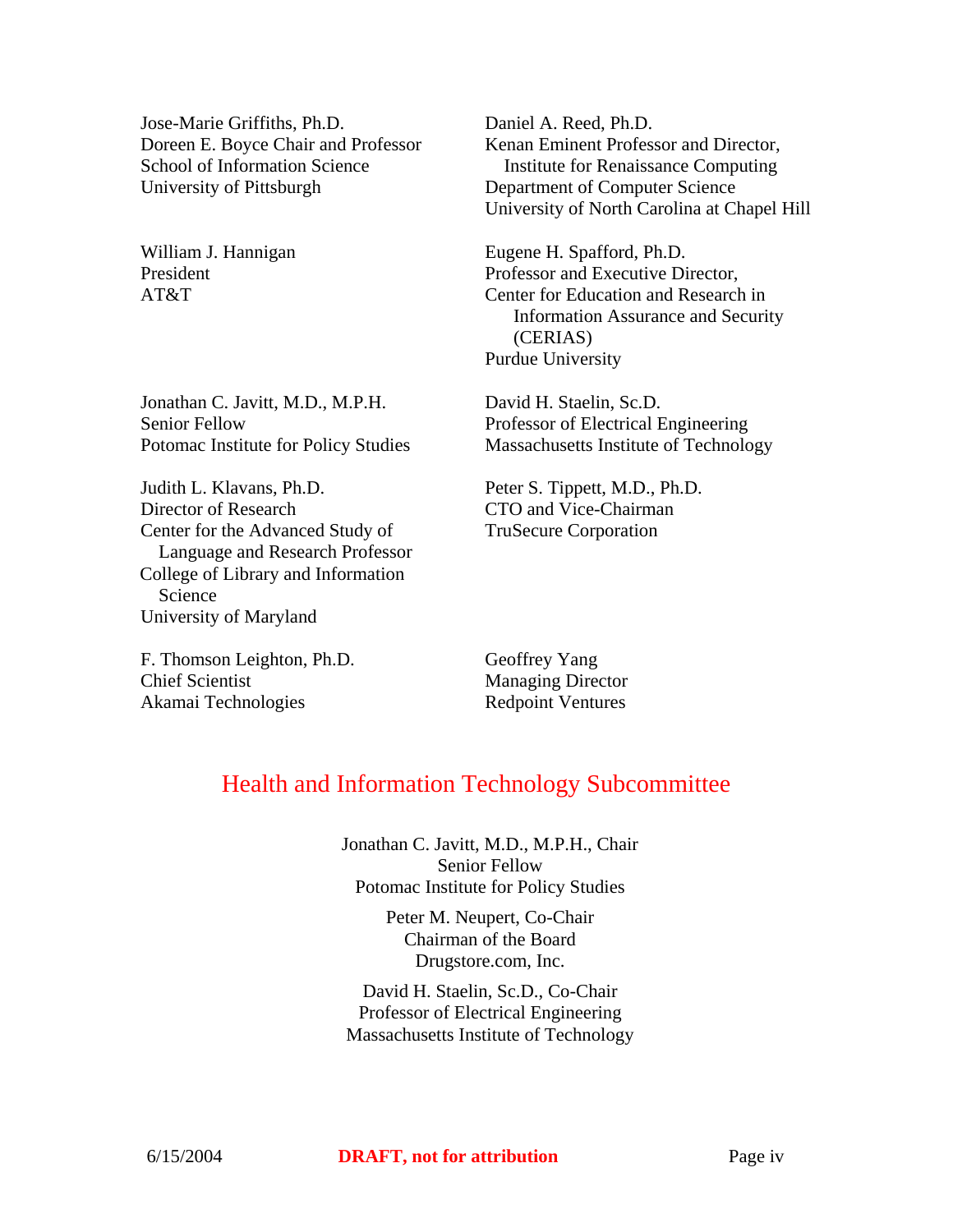# **Table of Contents**

|                                                                         | <b>HEALTH AND INFORMATION TECHNOLOGY SUBCOMMITTEE IV</b>                                                                                      |    |
|-------------------------------------------------------------------------|-----------------------------------------------------------------------------------------------------------------------------------------------|----|
|                                                                         |                                                                                                                                               |    |
|                                                                         |                                                                                                                                               |    |
| $\mathcal{I}$ .<br>2.<br>$\mathfrak{Z}$ .<br>4.<br>5.<br>6.<br>7.<br>8. | PART I - PROMOTING THE ELECTRONIC HEALTH RECORD, CLINICAL DECISION SUPPORT,<br>Coordination of Federal NHII Development and Implementation 20 |    |
|                                                                         | PART II - PROMOTING SECURE, PRIVATE, INTEROPERABLE HEALTH INFORMATION                                                                         |    |
| 9.<br>10.<br>11.<br>12.                                                 |                                                                                                                                               |    |
|                                                                         | APPENDIX I. PITAC HEALTH AND INFORMATION TECHNOLOGY                                                                                           |    |
|                                                                         |                                                                                                                                               |    |
|                                                                         |                                                                                                                                               | 31 |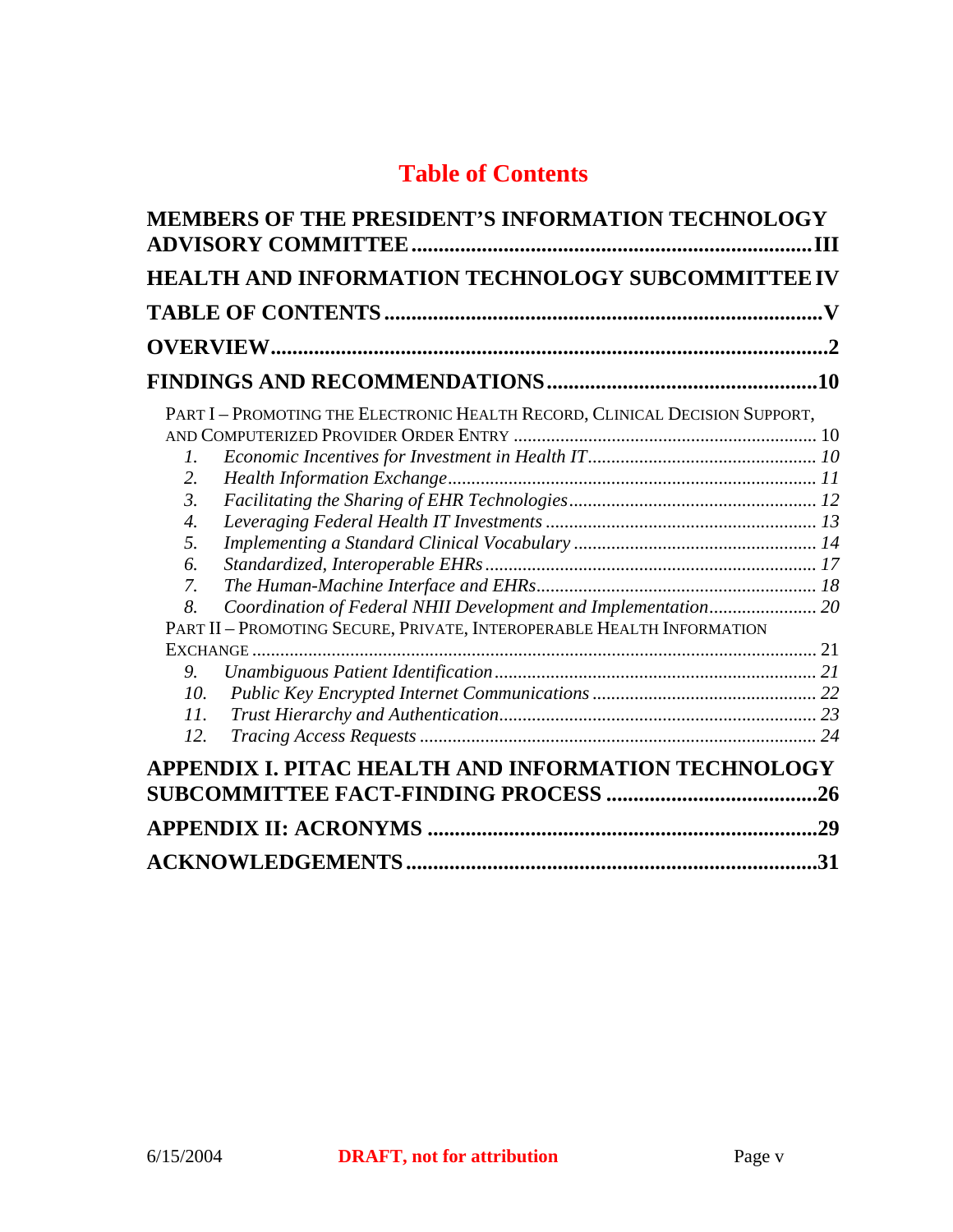# **ABOUT THE PITAC AND THIS REPORT**

The President's Information Technology Advisory Committee (PITAC) is appointed by the President to provide independent expert advice on maintaining America's preeminence in advanced information technology (IT). PITAC members are IT leaders in industry and academe with expertise relevant to critical elements of the national information infrastructure such as high-performance computing, large-scale networking, and high-assurance software and systems design. The Committee's studies help guide the Administration's efforts to accelerate the development and adoption of information technologies vital for American prosperity in the  $21<sup>st</sup>$ century.

Chartered by Congress under the High-Performance Computing Act of 1991 (P. L. 102- 194) and the Next Generation Internet Act of 1998 (P. L. 105-305), the PITAC is a Federal Advisory Committee. It is formally renewed through Presidential Executive Orders.

"Revolutionizing Health Care Through Information Technology," the current Committee's first report to the President and Congress, reflects the assessment of PITAC members that the overall quality and cost-effectiveness of U.S. health care delivery bear directly on the three top national priorities of national, homeland, and economic security established by the Administration. The PITAC concluded that although the potential of IT to improve the delivery of care while reducing costs is enormous, concerted national leadership is essential to achieving this objective. Numerous expert bodies have addressed the potential benefits to care providers and to individual Americans of applying IT to the complex, often life-critical – but increasingly antiquated, costly, and error-prone – paper-based realm of medical record-keeping. This report focuses on specific barriers to the nationwide implementation of health IT – barriers that can only be addressed by the Federal government.

Calling for Federal leadership to spur needed technological innovation, the PITAC report offers 12 specific recommendations for Federal research and actions to enable development of 21<sup>st</sup> century electronic medical records systems. At the core of such systems is the concept of a secure, patient-centered electronic health record (EHR) that: 1) safeguards personal privacy; 2) uses standardized medical terminology that can be correctly read by any care provider and incorporated into computerized tools to support medical decision making; 3) eliminates today's dangers of illegible handwriting and missing patient information; and 4) can be transferred as a patient's care requires over a secure communications infrastructure for electronic information exchange.

The report's findings and recommendations were developed by the Health and Information Technology Subcommittee of the PITAC during eight months of study. The subcommittee was briefed by both health care and IT experts in government and the private sector; reviewed the current literature; and gathered viewpoints at a town hall meeting of practitioners, researchers, and members of the public in conjunction with a major national meeting on health IT. The subcommittee's draft findings and recommendations were reviewed by the PITAC as a whole on April 13, 2004, and the final report was approved at its June 17, 2004, meeting.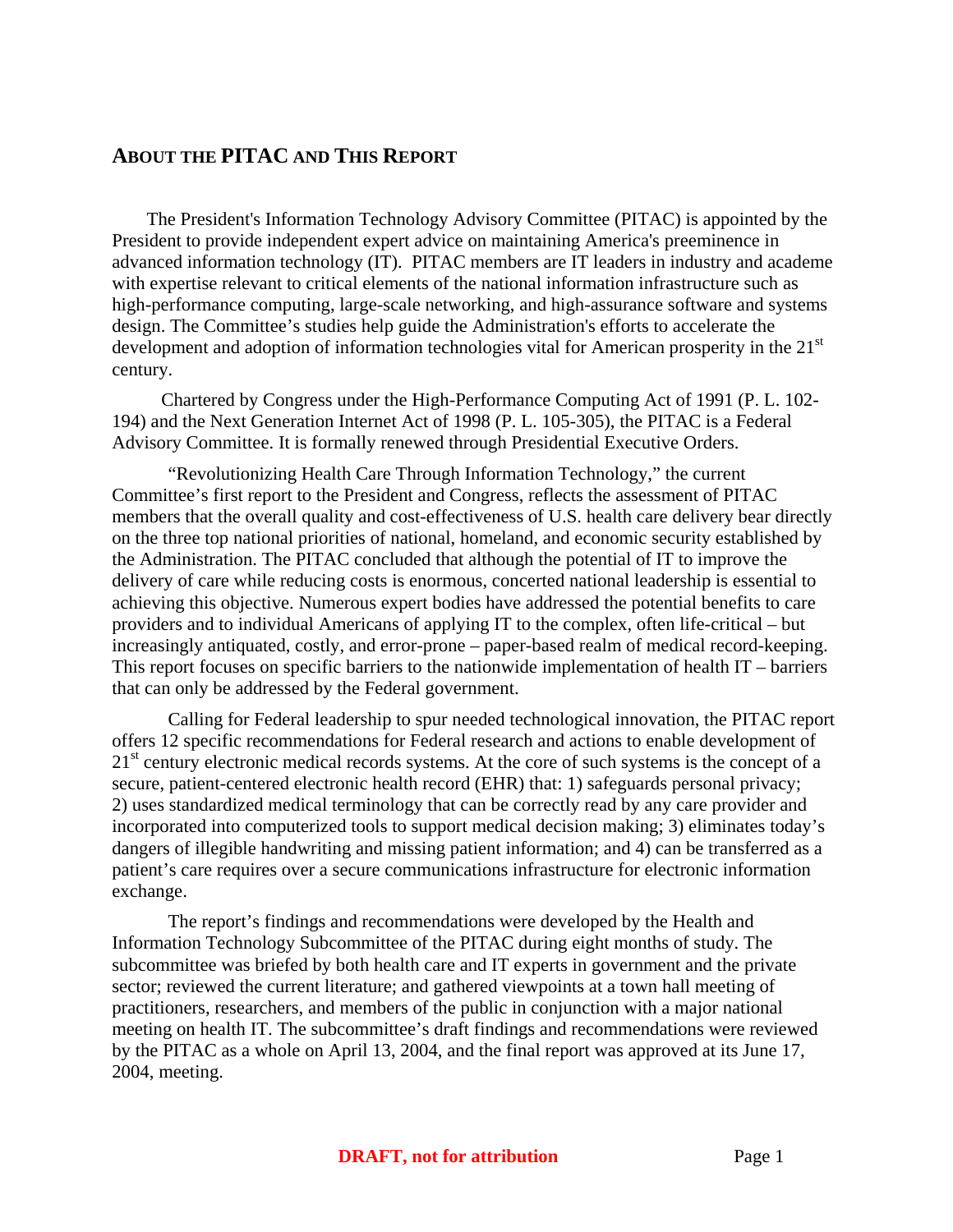# **OVERVIEW**

#### *…the most remarkable feature of this twenty-first century medicine is that we hold it together with nineteenth-century paperwork*<sup>1</sup>

 The U.S. health care system is acknowledged to be the world's most advanced scientifically and technologically. But amid multimillion-dollar diagnostic instruments, highly trained caregivers, and a vast facilities infrastructure, the most fundamental and pervasive basis on which Americans receive health care is the handwritten notation. Such notations not only form the record of a patient's interactions with a medical professional but also serve as the instructions for treatment, from prescriptions taken to a pharmacy to pre-operative and postoperative surgical procedures.

The paper-based techniques for record-keeping served caregivers and their patients well in earlier eras, when most people had a single physician over many years and much of their medical history resided in that physician's memory. In the modern era, however, the enormous complexity and sophistication of medical practice involving multiple care providers, the geographic mobility of citizens, and the critical requirement for adequate patient information in medical decision making have stressed the traditional modes to the breaking point. Indicators of distress in the health care delivery system have been visible for some time. Some examples:

- Medical errors, many of which can be prevented, are too common. In 2000, the Institute of Medicine estimated that 44,000 to 98,000 people die each year from medical errors in hospitals alone. $2$  The magnitude and consequence of error in the outpatient setting is yet to be tallied.
- Medication errors have been found in one of every five doses given in typical hospitals and skilled nursing facilities, and 7 percent of those errors (more than 40 per day in a typical 300-patient facility)<sup>3</sup> were potentially life threatening.
- Health insurance costs have risen by over 10 percent in each of the past three years. $4$
- From 17 percent to 49 percent of diagnostic laboratory tests are performed needlessly because medical history and results of earlier tests are not available when new tests are ordered.5,6

<sup>&</sup>lt;sup>1</sup> Secretary Tommy G. Thompson, remarks offered at the Health Information Technology Summit, Washington DC. May 6, 2004. http://www.hhs.gov/news/speech/2004/040506.html

<sup>2</sup> Institute of Medicine (IOM). *To Err Is Human: Building a Safer Health System*. The National Academies Press, 2000. http://www.nap.edu/openbook/0309068371/html/

<sup>3</sup> Barker K.N., Flynn E.A., Pepper G.A., et al. Medication errors observed in 36 healthcare facilities. *Archives of Internal Medicine.* 2002;162:1897-1903.

<sup>4</sup> The 2003 Kaiser Family Foundation and the Health Research and Educational Trust *Employer Health Benefits 2003 Annual Survey* found that increases in health insurance premiums were 10.9 percent, 12.9 percent, and 13.9 percent for 2001, 2002, and 2003 respectively. See http://www.kff.org/insurance/ehbs2003-1-set.cfm for details.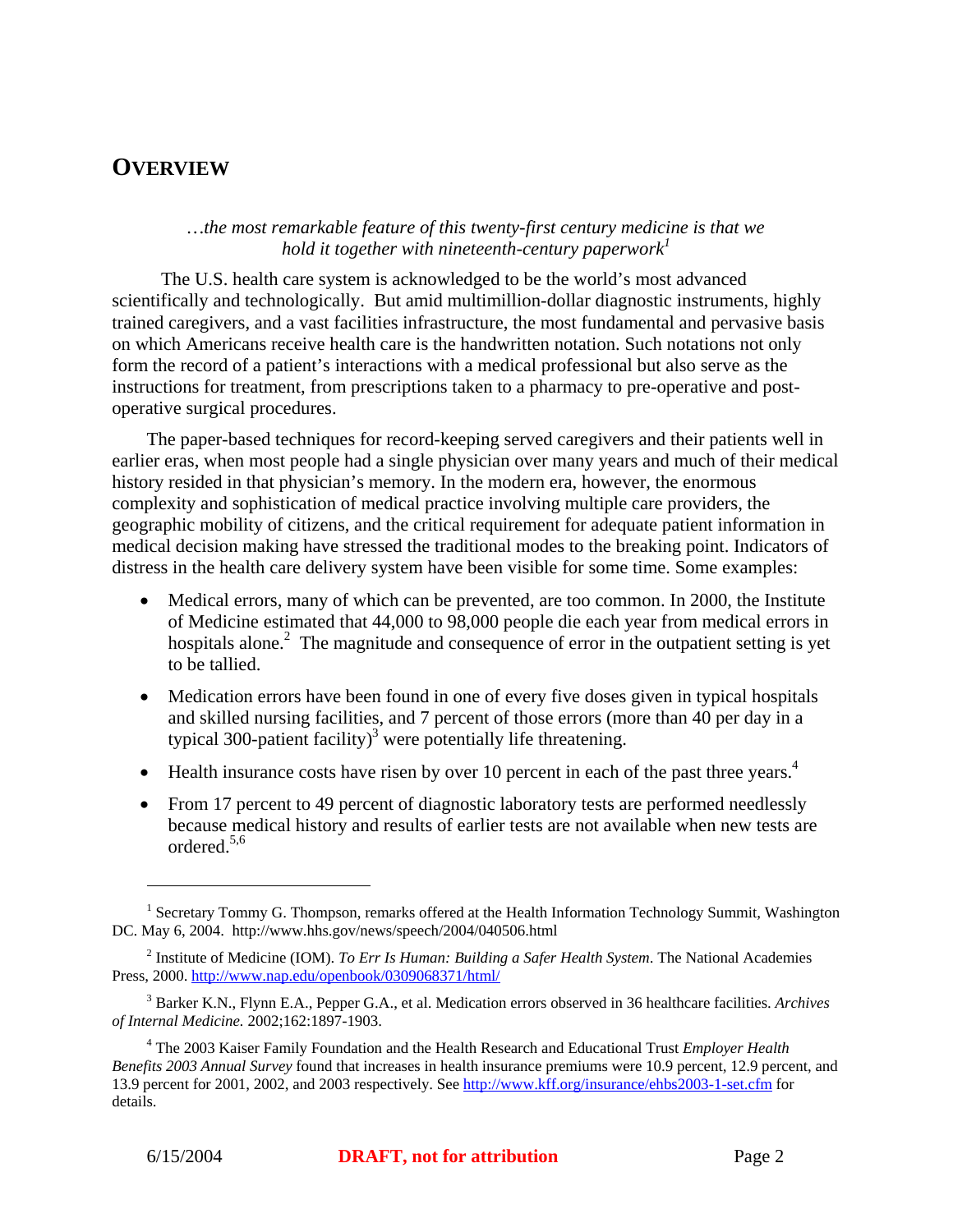There is no nationwide monitoring system to identify potential epidemics at an early stage, to identify patterns of adverse drug reactions, or to identify bioterrorist incidents in a timely manner.<sup>7</sup>

While these circumstances are well known, the root causes have not been clearly identified. In the Committee's view, the following factors head the list:

- The inherent limitation that individual caregivers cannot maintain every patient's full background information as well as current scientific and clinical best practice knowledge in their heads in order to make the best possible treatment decisions<sup>8</sup>
- The absence of necessary patient information and medical knowledge in the hands of decision makers at the point of clinical decision making
- An information recording system that relies heavily on human interpretation (e.g., handwriting, dosages)
- The rapid pace of medical advances, which overwhelms the ability of caregivers to keep up

The key to solving these problems is greater reliance on IT: to present the health care provider with appropriate patient information and medical knowledge at the point of clinical decision making; to record clinical concepts and events in standard, legible, and computable ways; and to check for potential errors in the decision-making process. Currently, most U.S. hospitals, outpatient settings, and other sites of care lack the kind of health IT infrastructure that would support these solutions.<sup>9</sup> Nationwide implementation of health information technology is the only demonstrated method of controlling costs in the long term without decreasing the quality of health care delivered.<sup>10</sup>

In his January 2004 State of the Union Address, President George W. Bush highlighted the importance of IT in health care when he stated, "By computerizing health records, we can avoid dangerous medical mistakes, reduce costs, and improve care." The goal of this PITAC report is to help accelerate the adoption of IT in the health care sector by providing guidance to overcome

<sup>7</sup> Regional projects are addressing these issues, but national monitoring is still in the future. See a recent example research project: Heffernan R., Mostashari F., Das D., Karpati A., Kulldorff M., Weiss D. Syndromic surveillance in public health practice, New York City. *Emerging Infectious Diseases*. May 2004. Available at: http://www.cdc.gov/ncidod/Eid/vol10no5/03-0646.htm

 $8$  G. A. Miller. The magic number seven, plus or minus two: Some limits on our capacity for processing information. *Psychological Review*, 63:81-97, 1956.

 $9$  Recent surveys found that less than 14 percent of hospitals have CPOE systems and require physicians to use them and that approximately 16 percent of primary care physicians and 11 percent of specialists use an EHR in practice. See http://www.citl.org/research/ACPOE\_Executive\_Preview.pdf

 $10$  The Center for Information Technology Leadership (CITL) projects annual savings of approximately \$44 billion with nationwide implementation of advanced ambulatory CPOE systems (which incorporate CDS). These savings are based on avoiding nearly 1.3 million outpatient visits and 190,000 hospital admissions, as well as more cost-effective medication, radiology, and lab ordering. See http://www.citl.org/research/ACPOE.htm

<sup>&</sup>lt;sup>5</sup> Tierney W.M., McDonald C.J., Martin D.K., Hui S.L., and Rogers M.P. Computerized display of past test results: effect on outpatient testing. *Annals of Internal Mededicine*. 1987;107:569–74.

<sup>&</sup>lt;sup>6</sup> Health Information Management Systems Society. "EHR and the Return on Investment." 2003. http://www.himss.org/content/files/EHR-ROI.pdf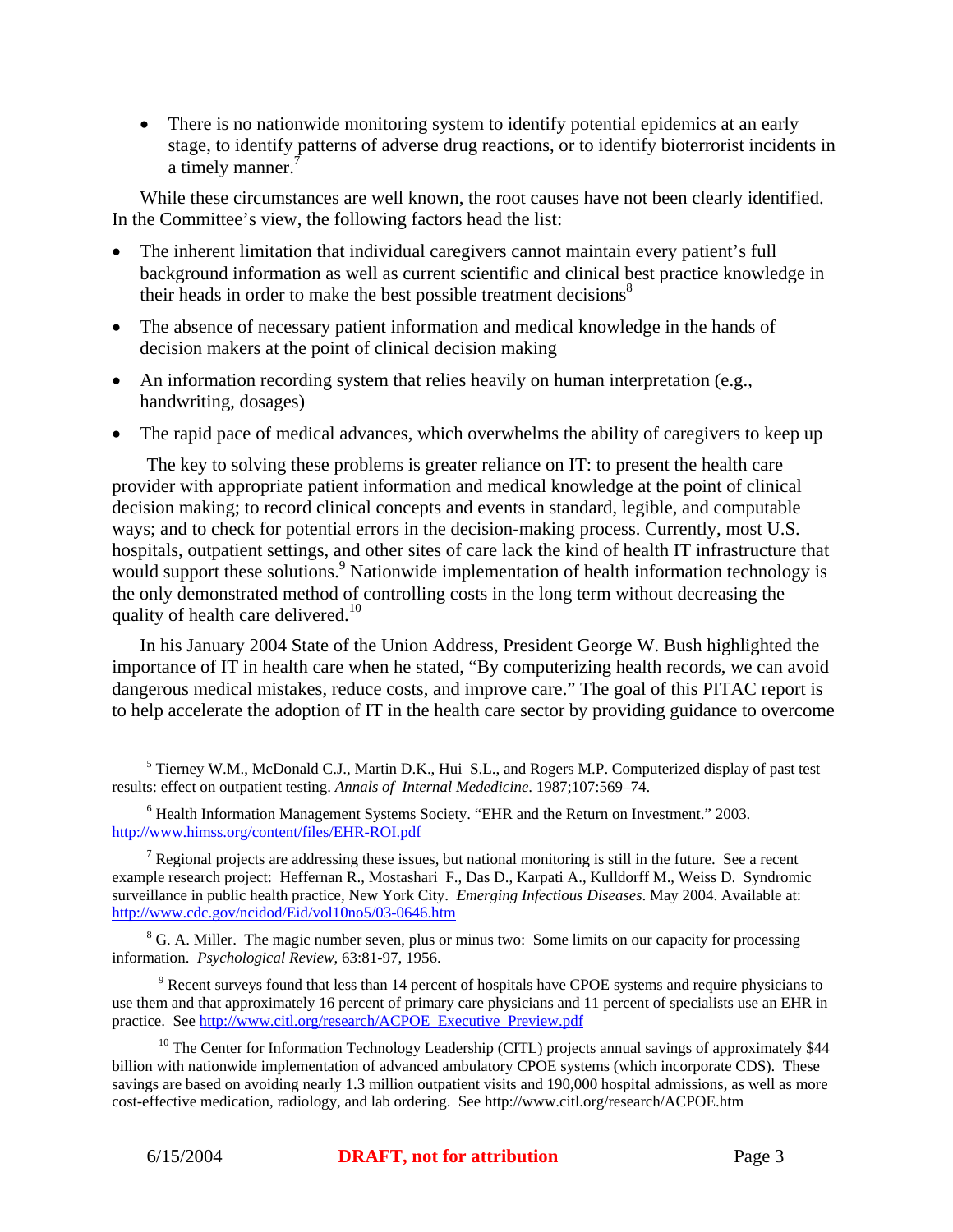the principal technological barriers to moving in this revolutionizing direction. The Committee's general findings are that:

- $\triangleright$  Information technology can significantly reduce errors and costs<sup>11</sup>,<sup>12</sup> while improving the quality of care received by patients in our health care system.
- $\triangleright$  Presidential leadership is essential to achieving the full potential of health information technology because multiple Federal departments and agencies must be coordinated in concert with the private sector, which delivers most of the care in our \$1.6-trillion health care system.
- $\triangleright$  Advances in our communications and computational infrastructure are making wide adoption of health information technology feasible. Simultaneously, rising health care costs, an aging population, and increasing medical complexity make the adoption of health information technology vital and timely.

To address these findings, the PITAC proposes a framework (represented in Figure 1) for a  $21<sup>st</sup>$  century health care information infrastructure and urges Federal leadership in making its development a key national objective. The four essential elements of this framework are:

- $\triangleright$  Electronic health records (EHRs) for all Americans that provide every patient and his or her caregivers all necessary information required for optimal care while reducing costs and administrative overhead
- $\triangleright$  Computer-assisted clinical decision support (CDS) to increase the ability of health care providers to take advantage of state-of-the-art medical knowledge as they make treatment decisions (called evidence-based medicine)
- $\triangleright$  Computerized practitioner order entry (CPOE) such as for tests, medicine, and procedures – both for outpatient care and within the hospital environment
- $\triangleright$  Secure, private, interoperable, electronic health information exchange, including both highly specific standards for capturing new data and tools for capturing nonstandards-compliant electronic information from legacy systems

 $11$  For a case study of implementation of electronic medical records and savings in an outpatient clinical setting, see Scott Barlow, Jeffrey Johnson, and Jamie Steck; "The Economic Effect of Implementing an EMR in an Outpatient Clinical Setting." *Journal of Healthcare Information Management,* Volume 18, No. 1, Winter 2004*.* http://www.allscripts.com/\_resources/docs/wp/cur/JHIM\_1\_2004.pdf

<sup>&</sup>lt;sup>12</sup> At one large academic hospital, the savings were estimated to be \$5 million to \$10 million annually on a \$500 million budget. Another community hospital predicts even larger savings, with expected annual savings of \$21 million to \$26 million, representing about a tenth of its budget. In addition, in a randomized controlled trial, order entry was found to result in a 12.7 percent decrease in total charges and a 0.9 day decrease in length of stay. Even without full computerization of ordering, substantial savings can be realized. Data from LDS Hospital demonstrated that a program that assisted with antibiotic management resulted in a fivefold decrease in the frequency of excess drug dosages and a tenfold decrease in antibiotic-susceptibility mismatches, with substantially lower total costs and lengths of stay. See Bates D., Teich J., Lee J. et al. The impact of computerized physician order entry on medication error prevention. *Journal of the American Medical Informatics Association*. 1999; 6:313- 21.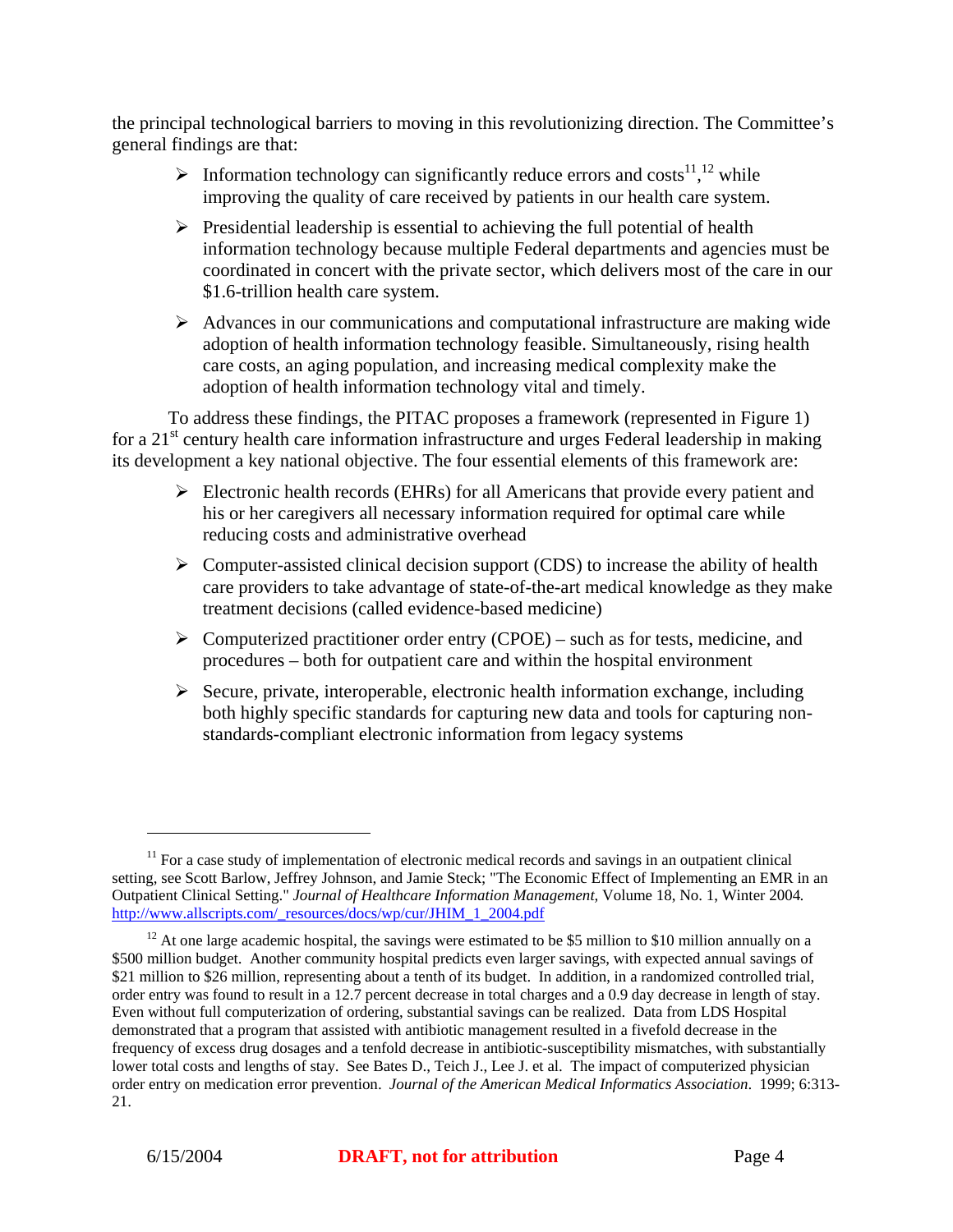

Figure 1. Framework for 21<sup>st</sup> Century Health Care Information Infrastructure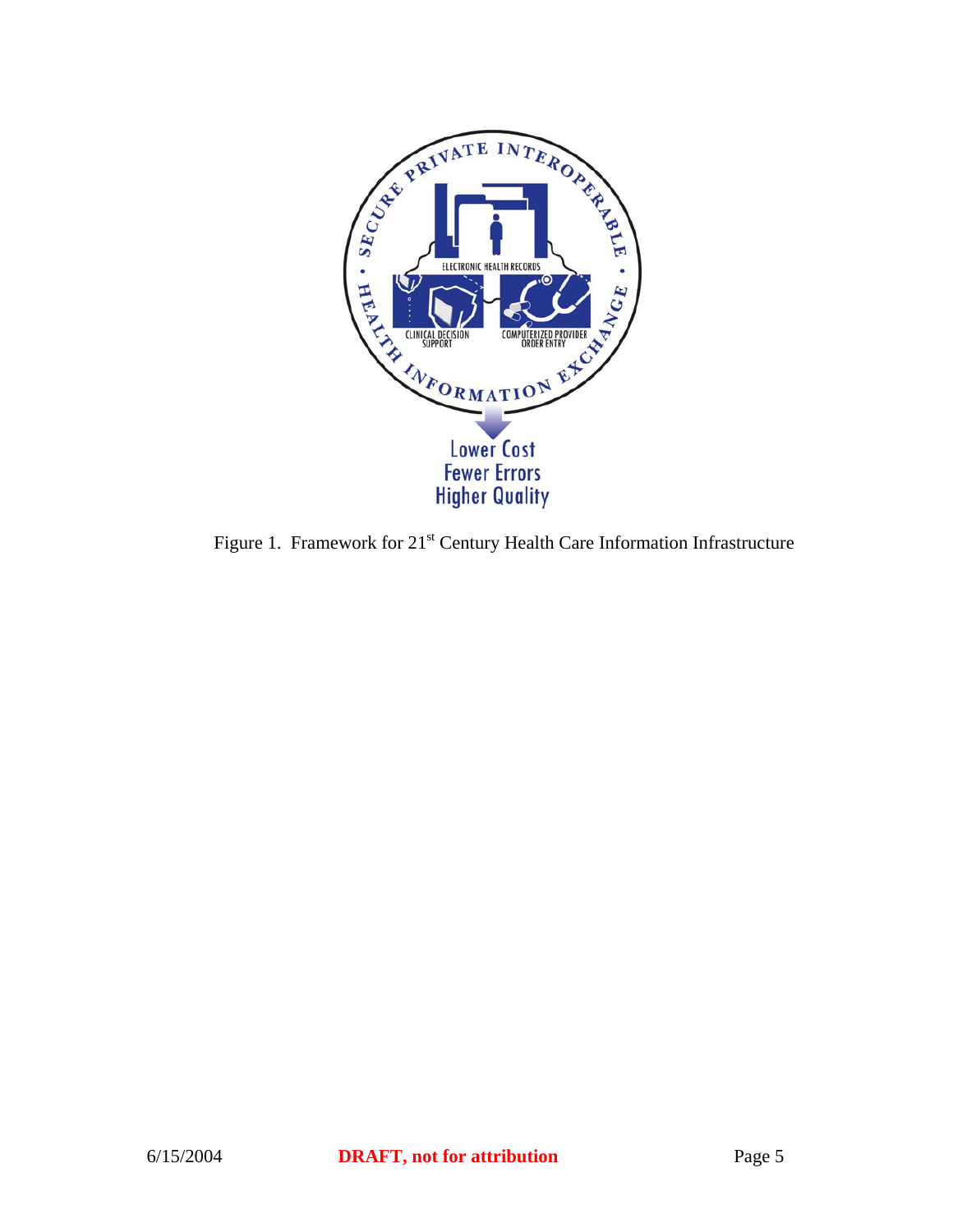# **SURMOUNTING THE BARRIERS TO WIDESPREAD ADOPTION OF HEALTH INFORMATION TECHNOLOGY**

Despite the availability and demonstrated results of IT solutions in health care.<sup>13</sup> widespread adoption of those solutions is hindered by a series of barriers: regulatory, technical (especially deployment), cultural, and financial (real or perceived). While this report addresses some of the most significant barriers for which Federal government action may be particularly appropriate, considerable research is needed into the nature of and solutions for others.

#### **Medical Errors**

Unlike most industries in which IT has improved efficiency, quality, and productivity, health care still operates using primarily paper-based records, phone calls, faxes, and mail. A patient's vital medical information is scattered across medical records kept in many different locations instead of being available at the time of care. Reports and x-rays are frequently misplaced, misfiled, or missing. Paper records are poorly suited for generating routine reminders to patients of needed immunizations or tests. Doctors must keep information about drugs, drug interactions, drugs covered by managed-care providers (formularies), clinical guidelines, and recent research in multiple computer systems, on paper, or in memory – a task that the exploding volume of relevant information makes nearly impossible. Handwritten medical orders and prescriptions are too often misunderstood. Errors have reached such levels that hospitals relying on paper charts and orders might legitimately notify their patients as follows:

*Please be advised that this hospital uses manual, paper-based methods for tracking the process of your care and for implementing the orders of your physicians. Therefore, many orders that your doctors initiate will not be carried out as written. As a result, you may regrettably receive the wrong medicine, the wrong dose of the right medicine, the wrong route of administration, or possibly the correct medicine at the wrong time.*

Accelerating the adoption of information technology throughout the health care environment promises major benefits to consumers, caregivers, and those who pay for care. As President Bush has stated, health IT can save lives, reduce suffering, and make better use of resources.<sup>14</sup> A presentation to the PITAC given by Dr. Elias Zerhouni, Director of the National Institutes of Health, underscores the importance of a National Health Information Infrastructure (NHII) to the National Institutes of Health (NIH) Roadmap<sup>15</sup> goal of accelerating the pace at which new medical knowledge moves from the research laboratory to the patient's bedside.

<u>.</u>

<sup>&</sup>lt;sup>13</sup> National Research Council, *Networking for Health: Prescriptions for the Internet*. Committee on Enhancing the Internet for Health Applications: Technical Requirements and Implementation Strategies, Computer Science and Telecommunications Board, Commission on Physical Sciences, Mathematics, and Applications, National Academies Press, Washington, D.C. 2000. http://books.nap.edu/catalog/9750.html

<sup>14</sup> U.S. President's Radio Address, January 24, 2004. http://www.whitehouse.gov/news/releases/2004/01/20040124.html

<sup>15</sup> NIH Roadmap at http://nihroadmap.nih.gov/index.asp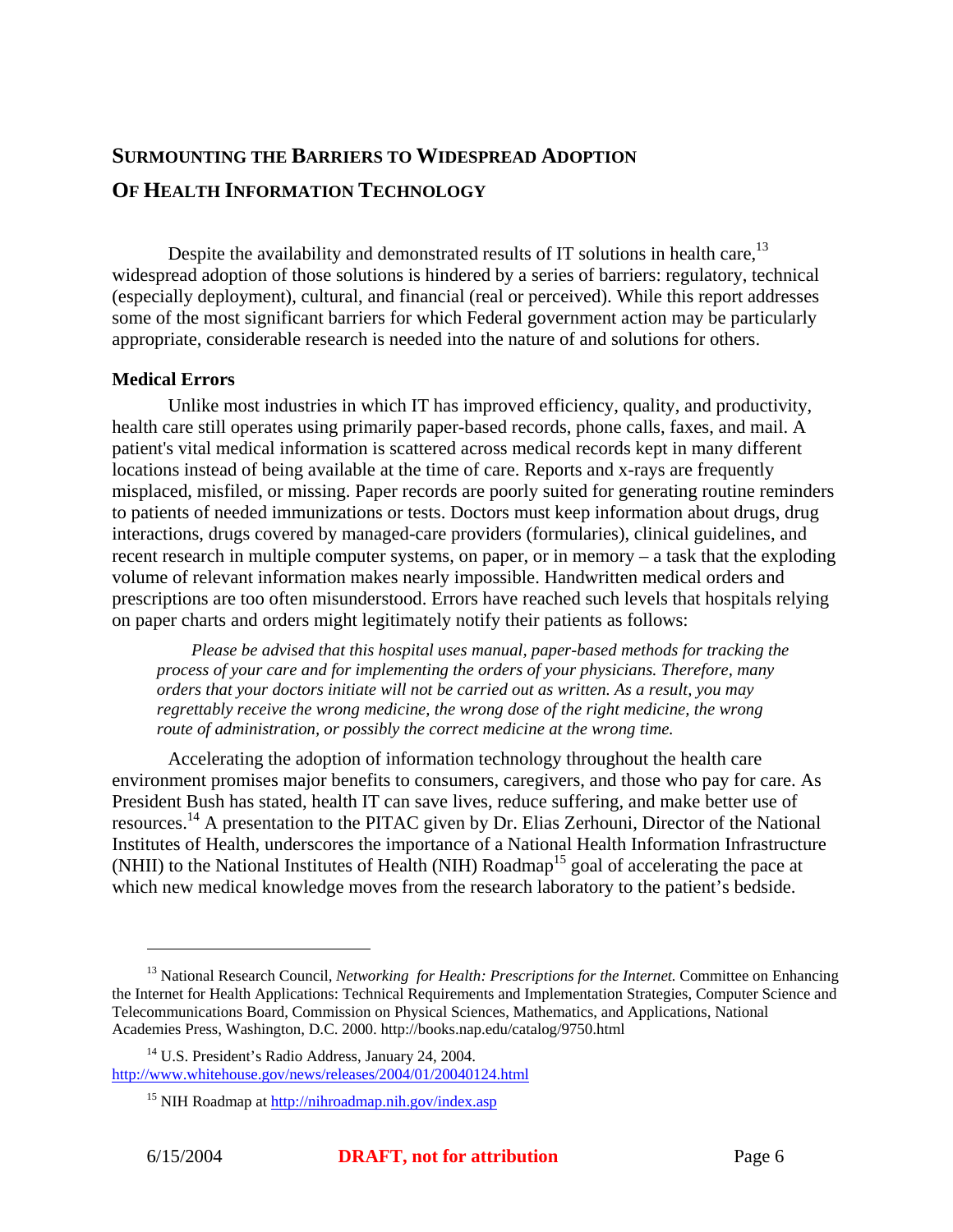Unlike the nationalized health systems of many countries, however, the U.S. health care system is deliberately composed of private independent hospitals and physicians. While this arrangement has stimulated competition, maximized consumer choice, and provided ongoing incentives to excel and to innovate, the free market system does not inherently generate practical mechanisms for sharing information critical to patient care. There is no question that linking sites of care in a health information infrastructure can reduce duplicative services and unnecessary hospitalizations that occur because caregivers lack critical patient information located elsewhere. Unquestionably, electronic health records and computerized order entry tools markedly reduce medical errors and adverse drug events. However, that linkage must span the diverse information systems of multiple unrelated caregivers and institutions that are inherently in competition with one another.

Advances in health information technologies have already proven themselves in the care of America's veterans and military personnel. For example, Veterans Administration hospitals have reduced the rate of incorrectly administered medications from 1 in 20 ambulatory care prescriptions to less than 1 in 100,000. Simultaneously, the annual cost of care per eligible veteran has decreased by nearly half. The military has pioneered the use of electronic health records and physician decision-support systems, combined with electronic tools, to involve the patient in the care-giving process. These initiatives have reduced hospitalizations and markedly improved all critical benchmarks in patients suffering from respiratory disease, congestive heart failure, diabetes, and other chronic conditions.<sup>16</sup>

#### **Reducing Costs**

Inherent in the deployment of technology is the challenge of paying for it and creating incentives for using it efficiently. Many hospitals and physicians may have the capital to invest in and implement IT systems, provided that they are confident the systems and standards are sufficiently mature not to render their investments soon obsolete. However, the current payment system does not provide incentives to make the investment, since many benefits of an effective health information system go primarily to patients and to those who pay for their care, rather than to the hospitals and doctors who invest in the hardware, software, and training. The most critical part of a national infrastructure – the facility for exchange of health information among hospitals, physicians, and other providers – offers some benefit to individual caregivers, but this infrastructure primarily benefits patients, payers, and society.

Many private and governmental groups are participating in the development of our NHII, but the pace of progress could be significantly accelerated by the Federal actions advocated in this report. The long-term vision for the NHII, expressed by the Department of Health and Human Services (HHS) and others, is of a totally interconnected electronic information infrastructure supporting health care: all information about a patient from any source could be securely available to any health care provider when needed, while assuring patient control over privacy.

<sup>&</sup>lt;sup>16</sup> Presentation to the PITAC by Anthony Principi, Secretary, and Jonathan Perlin, Deputy Undersecretary for Health, Department of Veterans Affairs (VA), November 2003.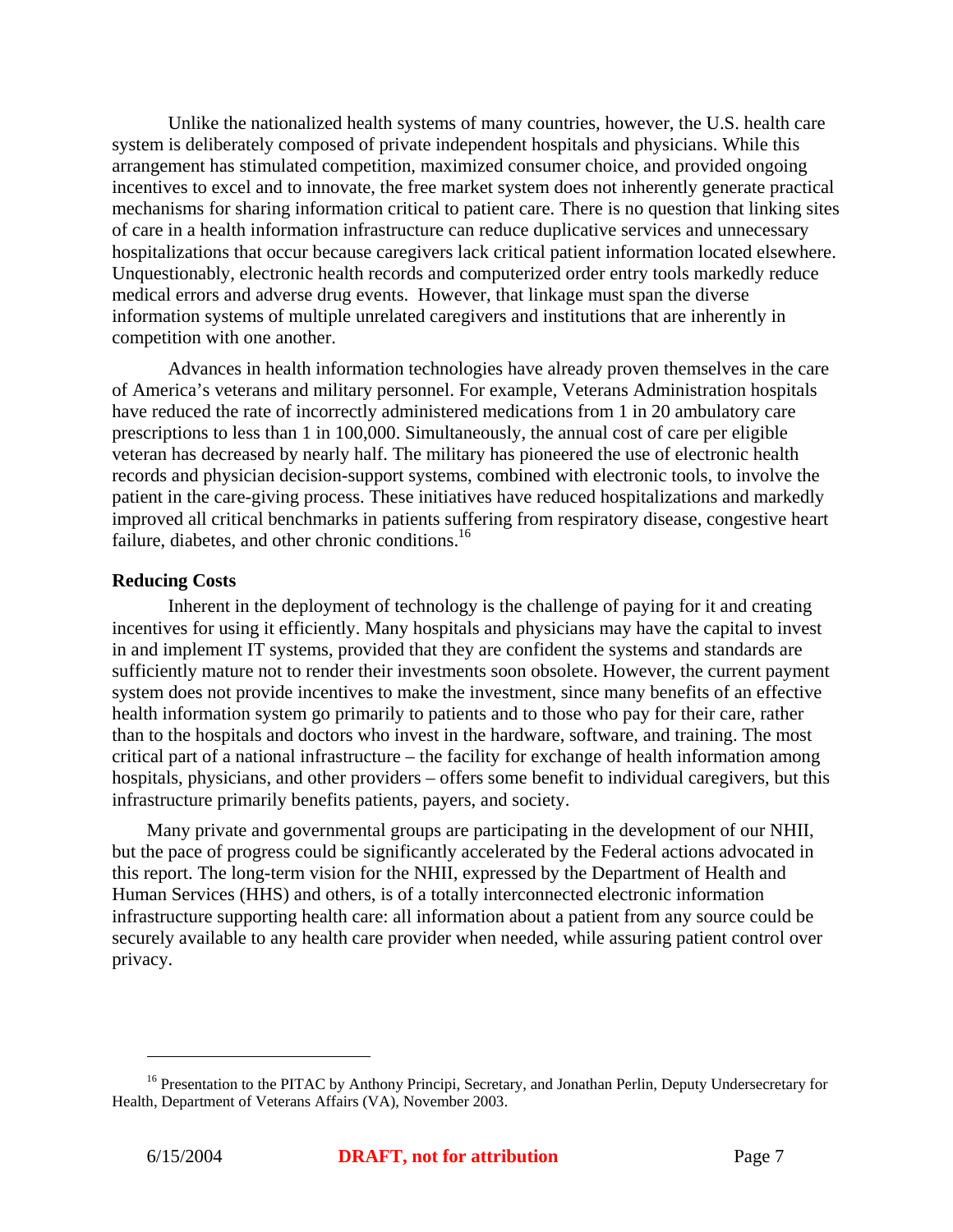#### **Applying Lessons Learned From Advances in Other Fields**

Many health information technology challenges echo IT issues in other fields. Wherever possible, the research and development (R&D) effort should be shared. In the PITAC's view, it is critical that the Federal departments and agencies focused on health care take maximum advantage of solutions that have already been developed. Possible models, in particular regarding computer infrastructure, privacy, and security, may be found where there is a long history of research, such as at the National Science Foundation (NSF), the National Institute of Standards and Technology (NIST), the Defense Advanced Research Projects Agency (DARPA), the Department of Energy (DOE), and other agencies in the multiagency Networking and Information Technology Research and Development (NITRD) Program. Existing information sources that should also be taken into account when considering solutions are a National Research Council report on security and privacy<sup>17</sup> and the report of the Computing Research Association (CRA) Grand Challenges Conference on Trustworthy Systems.<sup>18</sup> Two of the four challenges identified by the CRA report apply directly to health IT: building large-scale, distributed, reliable computing systems and providing user control over security and trust.

#### **Education and Training of Health Care Professionals**

While many of the recommendations in this report are technical in nature, the PITAC understands that technology cannot be adopted successfully without extensive education and training. The 2001 PITAC report to the President on health IT called for incentives to develop a cadre of medical professionals with sufficient expertise to develop these training programs. The PITAC recognizes the importance of that recommendation. Moreover, as the community demonstration projects the PITAC proposes grow and thrive, the learning and successful methods must be shared with other communities and the general public.

#### **Privacy and Security of Electronic Health Records**

The PITAC recommendations in this report are fully cognizant of and compatible with the provisions of the Health Insurance Portability and Accountability Act (HIPAA). A robust NHII will require a firm foundation of trust. Americans must be assured that their confidential health information will not be misused and that there are adequate legal remedies in the event of inappropriate behavior on the part of either authorized or unauthorized parties. The HIPAA and its subsequent rule making have provided that framework - a framework that will continue to evolve as the challenges of implementing the NHII are addressed.

#### **NITRD R&D**

1

 The 11-agency NITRD Program is the Federal government's principal locus of fundamental research and development in advanced information technologies, including high-

<sup>&</sup>lt;sup>17</sup> National Research Council, *For the Record: Protecting Electronic Health Information. Committee on Maintaining Privacy and Security in Health Care Applications of the National Information Infrastructure*, Computer Science and Telecommunications Board, Commission on Physical Sciences, Mathematics, and Applications, National Academies Press, Washington, D.C. 1997. http://www.nap.edu/readingroom/books/ftr/

<sup>&</sup>lt;sup>18</sup> CRA Conference on "Grand Research Challenges in Information Security & Assurance." Airlie House, Warrenton, VA. November 16-19, 2003. http://www.cra.org/Activities/grand.challenges/security/home.html

<sup>19</sup> *Transforming Health Care Through Information Technology*, President's Information Technology Advisory Committee, February 9, 2001. http://www.nitrd.gov/pubs/pitac/pitac-hc-9feb01.pdf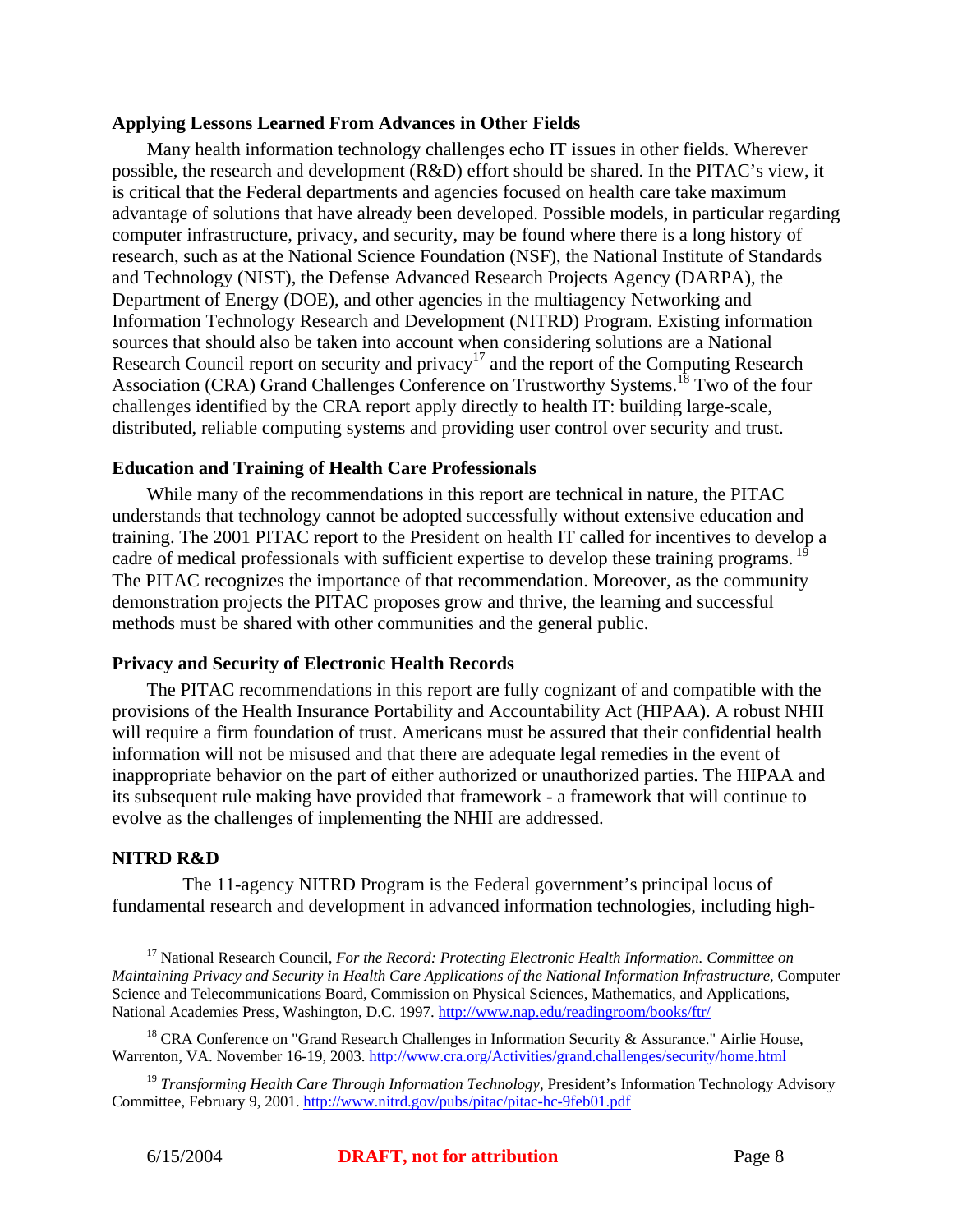end computing components and software; wired, wireless, and hybrid high-speed networking; development of software and software-intensive systems; human-computer interaction and information management technologies; and social and economic implications of information technology. Most recommendations made in this report are targeted for health information technology research and development that is part of the NITRD Program, particularly R&D administered through the Agency for Health Care Research and Quality (AHRQ) and the National Institutes of Health (NIH), both part of HHS.

More broadly, however, the coordinated IT research portfolio of the NITRD agencies provides a rich and diverse assortment of R&D activities and new technologies across the spectrum of information technologies that could be extremely helpful in developing the health care capabilities discussed in this report. Many of the technical barriers described represent pervasive IT issues, particularly those inhibiting the deployment of secure, interoperable information exchange. The PITAC urges the Federal health care agencies to join in the interagency efforts to respond to these overarching IT issues.

For example, a recent report of the NSF Blue Ribbon Advisory Panel on Cyberinfrastructure recommended that NSF establish and lead a large-scale, interagency, and internationally coordinated Advanced Cyberinfrastructure Program (ACP) to create, deploy, and apply cyberinfrastructure in ways that radically empower all scientific and engineering research and allied education.<sup>20</sup> The same issues need to be addressed in promoting the deployment of a secure, private, interoperable health information exchange infrastructure. Efforts to resolve the issues in doing so need to be coordinated across all Federal agencies. This report emphasizes areas where, in the PITAC's view, the NITRD Program has opportunities to accelerate development and deployment of private and secure electronic health records and related health information technology across the United States.

<u>.</u>

<sup>&</sup>lt;sup>20</sup> The full report of the Advisory Panel is available at http://www.cise.nsf.gov/sci/reports/toc.cfm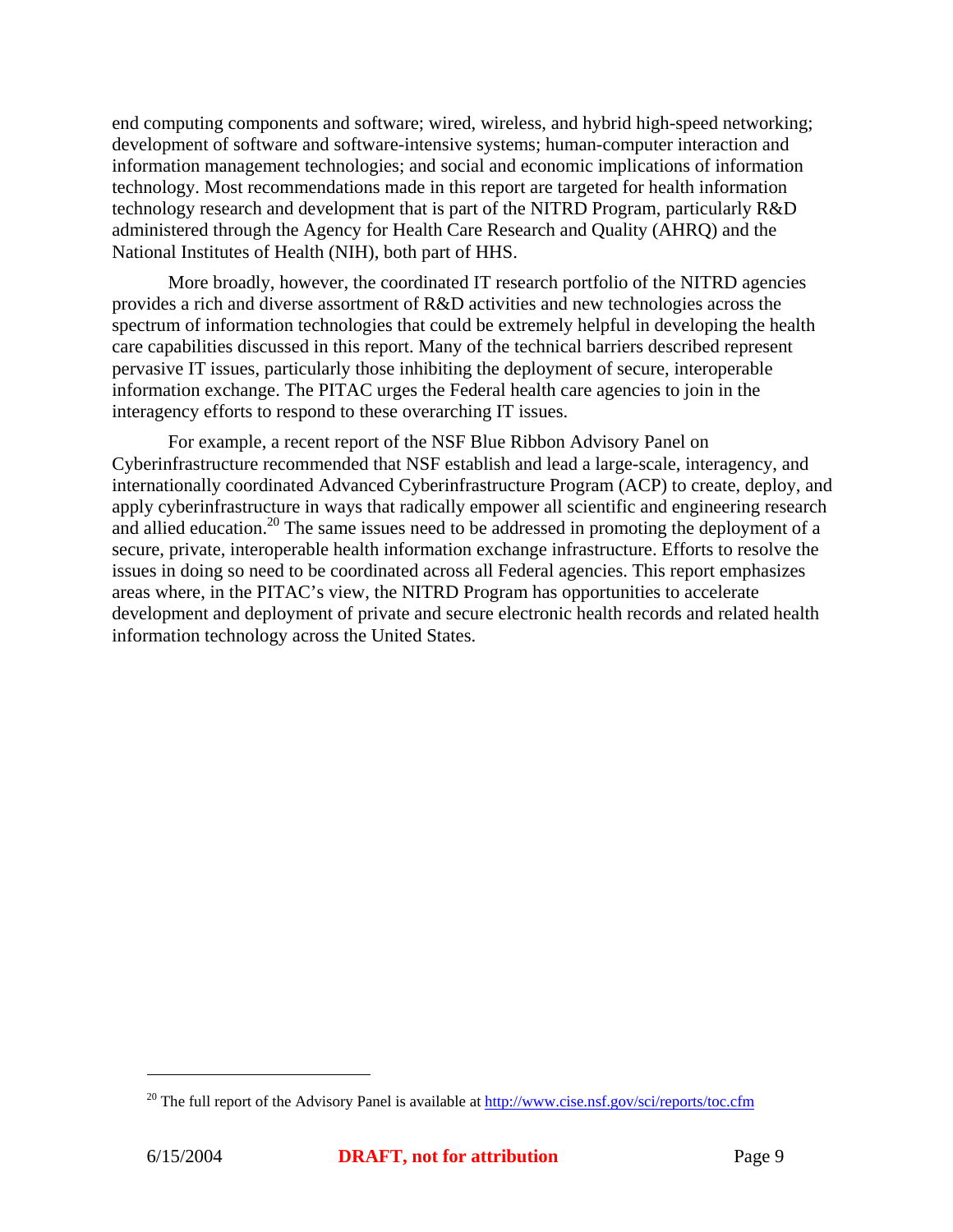# **FINDINGS AND RECOMMENDATIONS**

The PITAC's findings and recommendations are grouped into two parts. Part I focuses on EHRs, computer-assisted clinical decision support, and computerized order entry. Part II focuses on secure, private, interoperable electronic health information exchange. There is a great deal of overlap in these recommendations, indicating the degree to which core elements are inherently interrelated.

# **Part I – Promoting the Electronic Health Record, Clinical Decision Support, and Computerized Provider Order Entry**

#### **1. Economic Incentives for Investment in Health IT**

#### **Finding:**

Investment in health IT by physicians, hospitals, and other caregivers is inhibited because much of the benefit is perceived to flow to external parties, primarily payers. There are no reliable studies that document the returns on such investments to providers, payers, patients, and society. The incentive to invest in systems that exchange health data among potentially competing caregivers is even less well documented and there may be perverse economic incentives that inhibit such investment, despite clear evidence of improved safety and reduced duplication of services. In addition, potential government investment is hampered by lack of sufficient economic information to document and score resulting savings to the Federal budget.

#### **Recommendation:**

Increase Federal support for demonstration-based studies that quantitatively measure all major costs and benefits of public and private NHII and EHR investments and practices. Where benefits are not directly returned to those who must invest in IT solutions, Federal means should be sought for redressing the imbalance. One approach that should be studied is that of adopting reimbursement incentive structures that reward the use – rather than merely the installation – of EHR systems, health information exchange, electronic order entry, and computerized decision support under Medicare and other Federal health care programs. Approaches should also be identified to encourage private payers to provide similar incentives and to measure the impact of those incentives.

#### **Discussion:**

Financially stressed caregiver organizations, and even those not so financially stressed, often hesitate to invest in IT solutions because of a broad perception within these organizations that they receive little financial benefit from the improved quality and safety associated with health IT under current public and private reimbursement policies. Although there are clear potential benefits associated with reducing the burden of managing paper records, reducing medication errors to shorten hospital stays, and similar outcomes of computerization, there are no compelling economic studies – controlled or otherwise – to guide the community. The resulting uncertainty and lack of evidence concerning return on investment (ROI) has slowed IT investment decisions in the private sector. Conversely, in Federally funded hospitals – most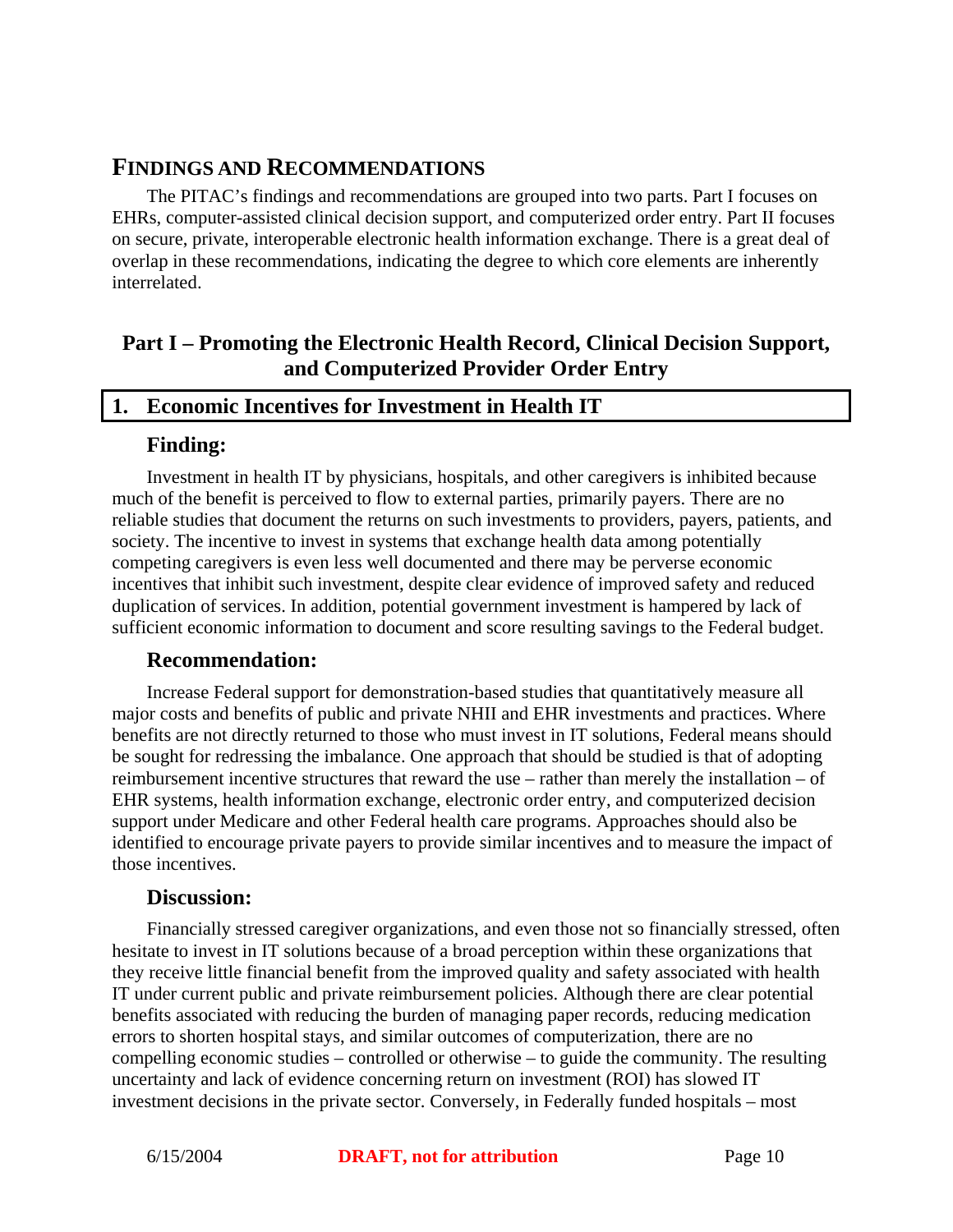notably the Veterans Health Administration, where payer and caregiver are combined – universal adoption of health IT systems began more than a decade ago.

The effectiveness of investment in IT solutions would be enhanced by the availability of better information on the costs and benefits of alternative architectures and system choices. Competitive, peer-reviewed development and demonstration efforts that document the benefits of health IT investment to patients, providers, payers, and society are critical to moving forward. This may be achieved by an expansion of programs already conducted by units within HHS – AHRQ and the Office of the Assistant Secretary for Planning and Evaluation (ASPE). However, input into the design of such research should be sought from the Council of Economic Advisers (CEA), the Office of Management and Budget (OMB), the Congressional Budget Office (CBO), and the General Accounting Office (GAO) so the findings will maximally inform public policy. The findings will support appropriate scoring of the resulting budgetary savings under the rules currently in place at OMB and CBO.

# **2. Health Information Exchange**

#### **Finding:**

Although local EHR systems are beginning to proliferate, the exchange of data among these systems is essential when significant numbers of patients receive care from several unrelated caregivers. While fully standardized, interoperable EHR systems remain a long-term goal, the need for health information exchange among caregivers must be addressed now. Diverse, inclusive, regional or statewide demonstrations of health information exchange involving multiple private (or Federal) caregivers are essential steps to national deployment and would address immediate, serious needs.

Aside from EHR systems, patient information that is essential to proper care is already contained in numerous existing hospital administrative systems and pharmacy, laboratory, and diagnostic facility systems. Pilot demonstrations have proven the feasibility of providing local caregivers with immediately viewable, non-standardized data (data reported in a form that cannot be compared and analyzed computationally) in rapid, cost-effective deployments. As underlying information systems become increasingly standards-based in the future, the exchanged data will become increasingly interoperable and valuable. Further research and development are needed to resolve many technical and procedural issues and broader, statewide and regional demonstrations are needed to resolve scalability and acceptability issues.

#### **Recommendation:**

Increase Federal support for community and regional demonstrations of health information exchange that can draw upon and provide remote viewing of existing data sources, many of which do not conform to highly specific data standards. R&D is needed to devise standard ways to present information that help clinicians integrate disparate data from multiple sources. The Federal government should coordinate these activities across the relevant agencies including HHS (including the Food and Drug Administration [FDA]), Department of Defense (DoD), NIST, and NSF.

#### **Discussion:**

Although many stand-alone EHR systems exist, they provide only limited value unless they can share data across sites of care because many patients appear at multiple sites without records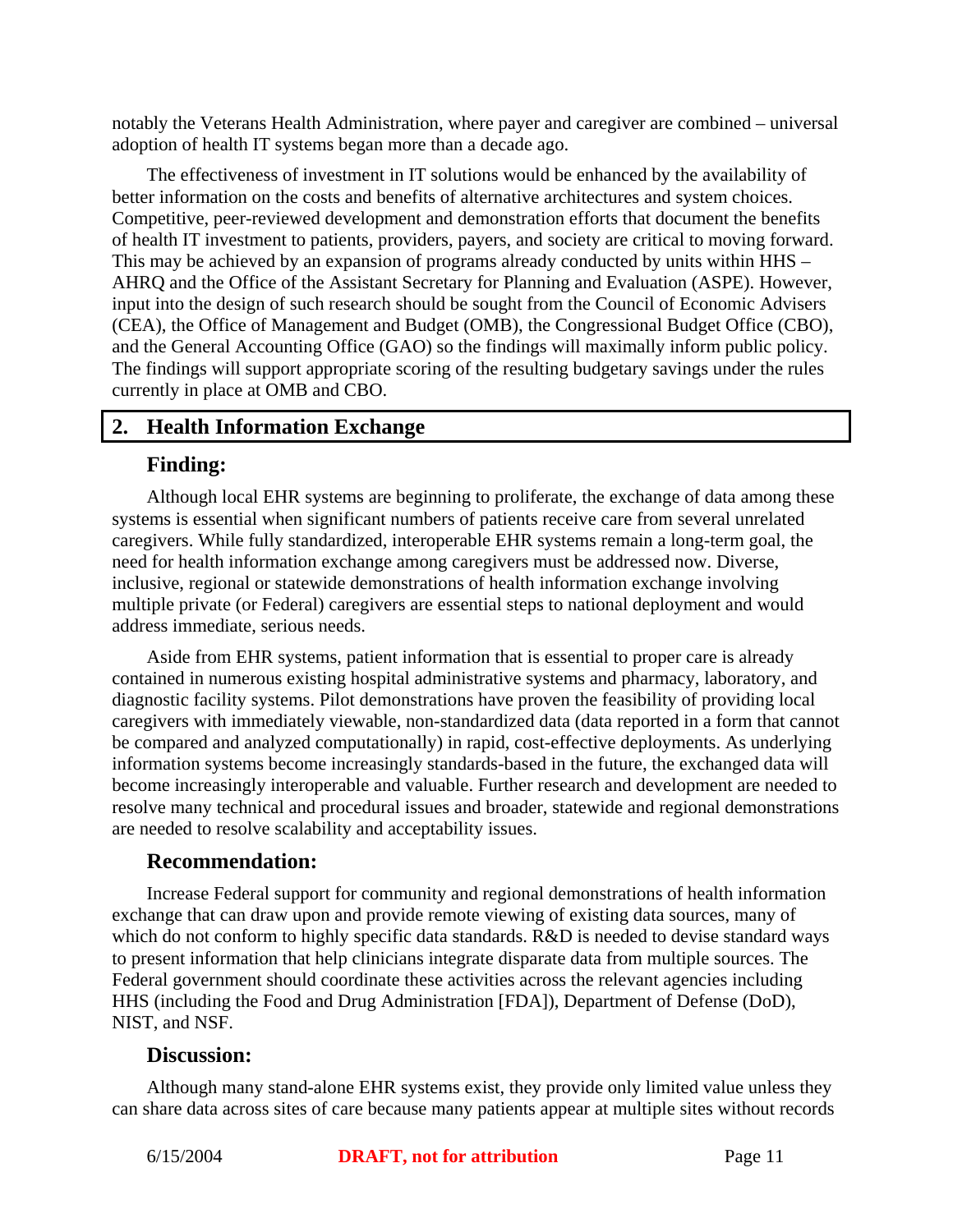in hand. Federated models for access to viewable EHR data preserve caregiver control of patient information while achieving most of the data-interchange benefits of large centralized databases.

There has long been a constituency advocating completely standardized data as a prerequisite to successful information exchange. An example is the move to standardize the names of all laboratory tests, so that values obtained from multiple laboratories on a given patient can be displayed graphically. In contrast, when laboratory tests are denoted by different names, or their values are stored in different numerical formats, computer systems are less able to aggregate data. However, caregivers assert that, since they are trained to understand the differences in nomenclature, immediate access – even to non-standardized data – offers them most of the benefit of completely standardized data. This is the motivation for much of the health care provider participation in the effort to set a Continuity of Care Record  $(CCR)^{21}$  standard under ASTM International.<sup>22</sup> This goal can be achieved through an expansion of funding for existing programs conducted by AHRQ and the ASPE Office of National Health Information Infrastructure. The Federal government should also coordinate these activities across other relevant agencies, including HHS and FDA, DoD, NIST, and NSF.

#### **3. Facilitating the Sharing of EHR Technologies**

#### **Finding**

In many communities, hospitals and other facilities that are beginning to deploy EHR systems are constrained from sharing those systems with referring physicians and other community entities by current interpretations of anti-fraud and anti-kickback laws. Not only are many of the most constraining interpretations generated outside of the legislative process, much of the constraint stems from interpretations drawn at the local level by compliance officers seeking to protect their institutions from possible violations. In the drafting of those laws, there was clearly no legislative intent to hamper the sharing of health information with its clear benefit to patients.

#### **Recommendation**

Promptly convene a Federal rapid-response task force under the direction of the new National Health Information Technology Coordinator to identify actual and perceived legal impediments to sharing of EHR systems by physicians, hospitals, laboratories, and pharmacies. That task force should include medical, legal, and economic expertise and representation from the Office of the Inspector General (OIG)/HHS, the Office of the General Counsel (OGC)/HHS, the Department of Justice (DOJ), and the General Accounting Office (GAO). The task force should produce clear guidance that is widely accepted by all branches of Government and private

 $21$  A brief paper describing the CCR is available at Web site of the ASTM (originally known as the American Society for Testing and Materials) Committee E31 on Healthcare Informatics: http://www.astm.org/COMMIT/COMMITTEE/E31.htm ASTM E31 has about 270 members and develops standards related to the architecture, content, storage, security, confidentiality, functionality, and communication of information used within health care and health care decision making, including patient-specific information and knowledge.

<sup>&</sup>lt;sup>22</sup> ASTM International is one of the largest voluntary standards development organizations in the world (more than 30,000 technical expert members who represent producers, users, consumers, government, and academia from more than 100 countries).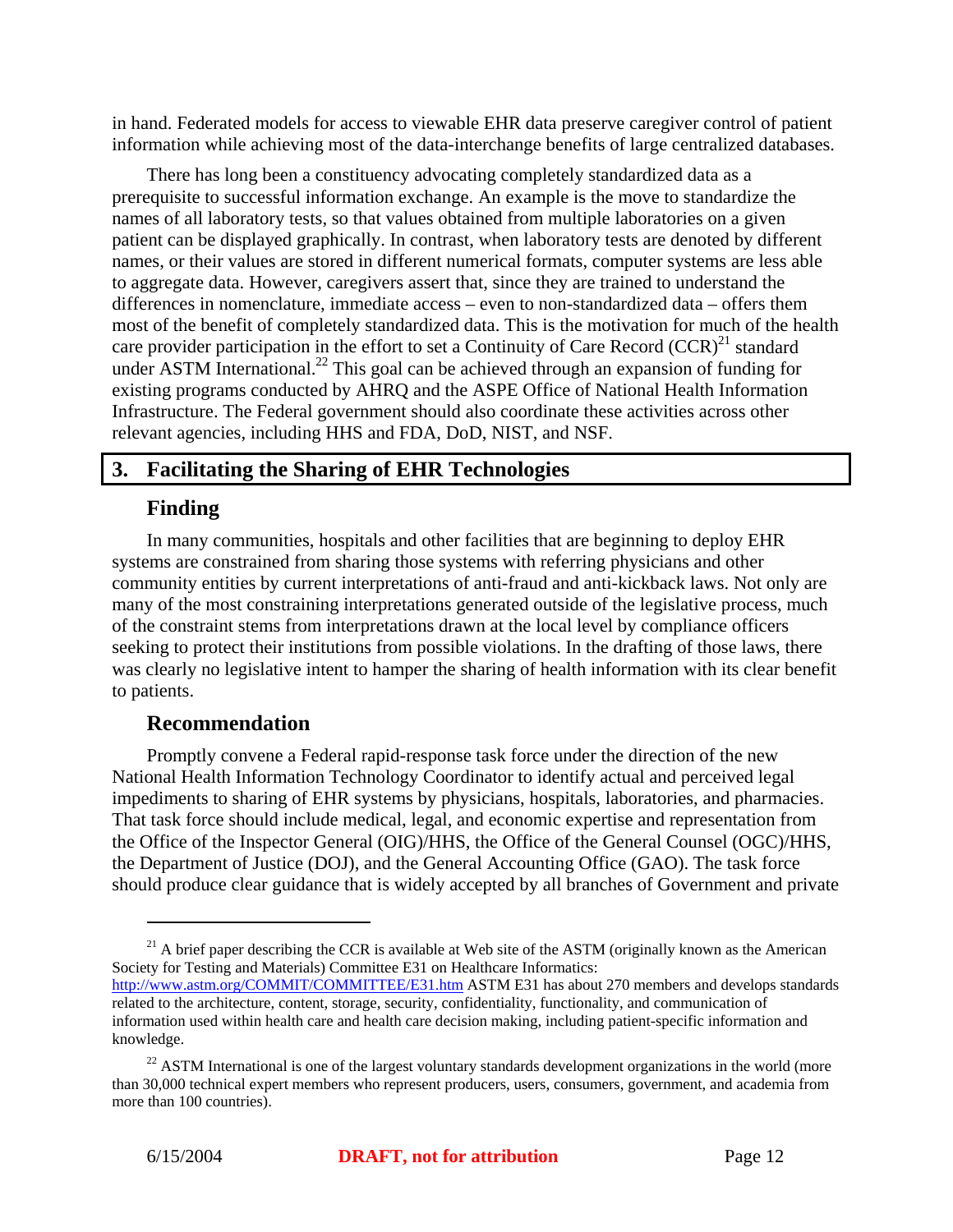agencies and that maximally benefits the populace by facilitating the deployment of health IT solutions.

# **Discussion**

Both the executive and legislative branches of the Federal government clearly desire to accelerate the deployment of health IT in order to reduce medical errors, save lives, improve the quality of care, and maximize the efficiency of health care. The unintended consequences of laws designed for other purposes (anti-fraud, anti-kickback) can be examined only from a multidisciplinary perspective. The scientific approach ordinarily is not applied to the manner in which legislation is implemented in the rule making process and in which that rule making is interpreted in the affected community. In this case, however, PITAC's Health and Information Technology Subcommittee has heard clearly that the unintended consequences of legislation are a direct impediment to maximizing the public benefit of NITRD-supported research and development. The recent publication of an interim final rule<sup>23</sup> by the Centers for Medicare and Medicaid Services (CMS) softens the Medicare stand on this issue, and this must be taken into consideration with all other applicable laws, regulations, and policies in the activity proposed.

# **4. Leveraging Federal Health IT Investments**

# **Finding:**

Federal health care entities have achieved significant performance and productivity benefits through major investments in EHRs, Computerized Physician Order Entry (CPOE), computeraided Clinical Decision Support (CDS), health information interchange, and related technologies. Even within the most broadly implemented Federal health IT system (that of the VA), current rigorous data standards are lacking. This lack of standardization means that patient data stored in one region can be viewed and understood by humans in another region, but frequently will not be interoperable (i.e., computable) across health information systems. Only when standardized and normalized can the data be used to implement computer-aided clinical decision support.

There is some question as to whether freely sharing the software code for such systems would be valuable to the private sector. At a minimum, the design decisions that make such systems successful in terms of functionality, workflow support, decision-support protocols, and data definitions would be useful input into the national standard setting process. Some value may also be derived from looking at the private sector, where there are a few organizations and companies that assist in the deployment of public domain versions of the VA's EHR software called the Veteran's Information Systems Technology Architecture (VistA).<sup>24</sup>

# **Recommendation:**

Develop a single set of standards for EHR systems that can be implemented across all Federally implemented EHRs and shared with the private sector. Develop pathfinder demonstrations that share appropriate Federal health IT implementation knowledge across all

<u>.</u>

<sup>&</sup>lt;sup>23</sup> Medicare Program; Physicians' Referrals to Health Care Entities With Which They Have Financial Relationships (Phase II), *Federal Register*, Vol. 69, No. 59, Friday, March 26, 2004. Available at http://www.cms.hhs.gov/providerupdate/regs/cms1810ifc.pdf

<sup>&</sup>lt;sup>24</sup> For example, WorldVistA at http://worldvista.sourceforge.net/ and Hardhats at http://www.hardhats.org/.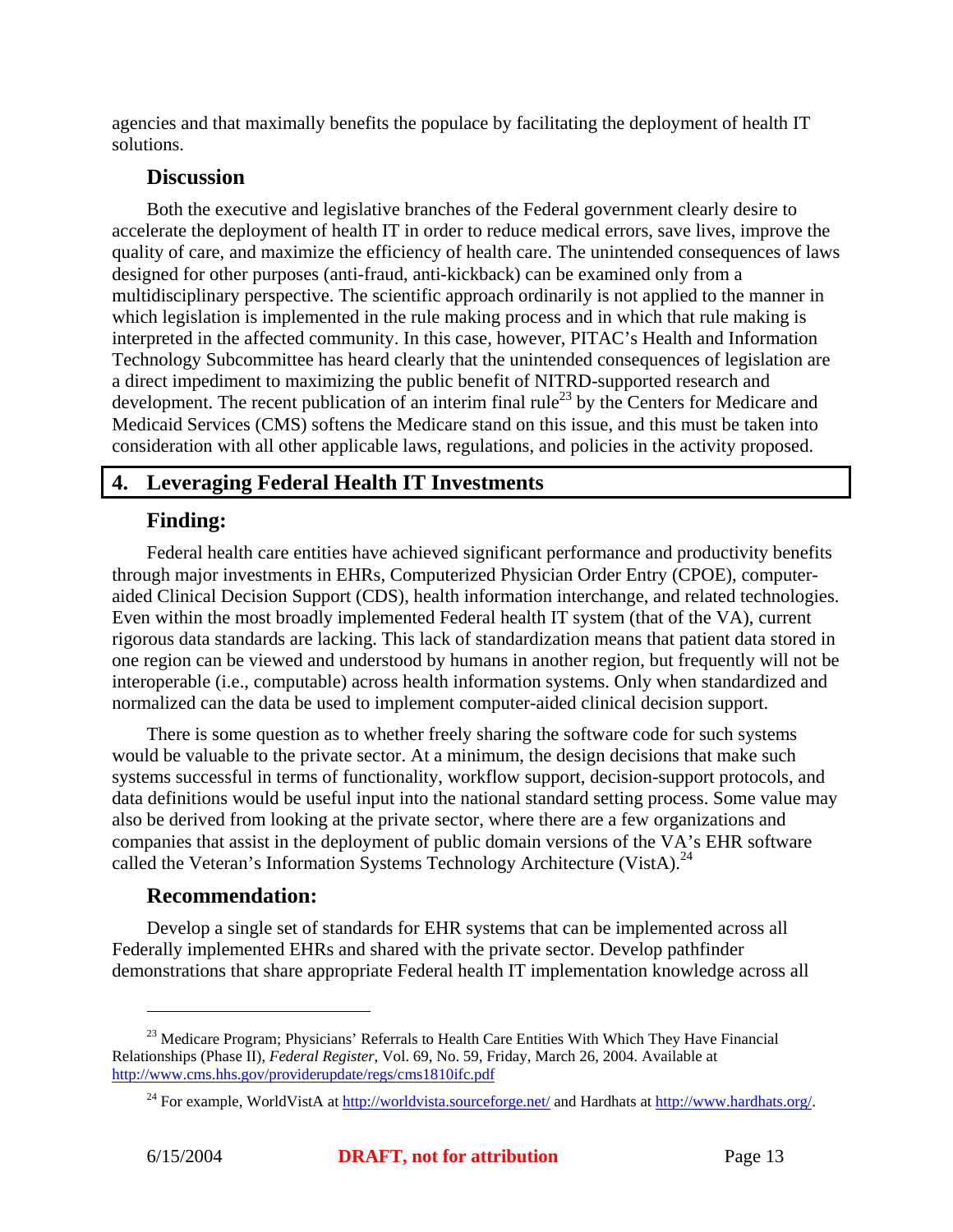departments of the Government and with the private sector. Such demonstrations should use the standards analyses and recommendations of the Consolidated Health Informatics (CHI) eGovernment initiative as a starting place. At the appropriate level of development, demonstrations should target rural and disadvantaged communities that are underserved by private-sector vendors of health IT solutions. The new HHS position of National Health Information Technology Coordinator would be a logical leader to coordinate these efforts, which should be undertaken at the earliest possible opportunity.

#### **Discussion:**

There is clear evidence that investments by the Department of Defense (DoD), the Veterans' Health Administration (VHA), and the Indian Health Service (IHS) in their own health delivery services have significantly reduced preventable medical errors and increased provider productivity. The health care of more than 35 million people is currently recorded through these systems. This number far exceeds the population of people covered by all private-sector health IT systems combined. The cumulative Federal investment in health IT research, development, and deployment exceeds that of nearly all private-sector institutions. Clinical IT solutions have already contributed to DoD and VHA outcomes exceeding best-practice private-sector benchmarks for some chronic illnesses. Increased sharing of best-practice caregiver IT technology and standards across Federal agencies and the private sector could save considerable taxpayer resources.

Despite the clear value of these investments, the standards under which data are recorded vary from one site of care to another. These data standards include such aspects as data format, labels (standard data element names), terminology (standard name for a specific medical concept), codes (standard code for the same concept), limits, units, components, and criteria for situations in which a data element is to be recorded. Only systems that can produce normalized data that meet all of these standards are truly interoperable. Lack of agreement on these standards prevents the sharing of interoperable data (e.g., graphic depiction of blood pressure over time) and can limit data exchange to simple viewing of text. Because compatible messaging standards are being implemented across Federal electronic health systems, this sharing of normalized data is readily achievable if implementations are standardized at the data element level. Working with the private sector to set the standards and test their implementation in Federal health IT implementations will do much to move the whole industry forward.

# **5. Implementing a Standard Clinical Vocabulary**

#### **Finding:**

Standardized clinical vocabulary is essential to computerized decision-support tools using sharable protocols that lower error rates and improve the quality of health care. Medical language must be recorded in standard ways so its meaning can be shared with other EHR systems in a manner that is interoperable and computable (i.e., able to be manipulated and combined with other data by a computer). This language must be coded in a standard manner, even if the concepts are referred to by different local names, displayed in different local languages, or depicted in different local alphabets. This requires the availability of a core set of standard clinical vocabulary terms that can be incorporated into EHR systems at every level to describe clinical concepts including problems, diagnoses, test results, and procedures. The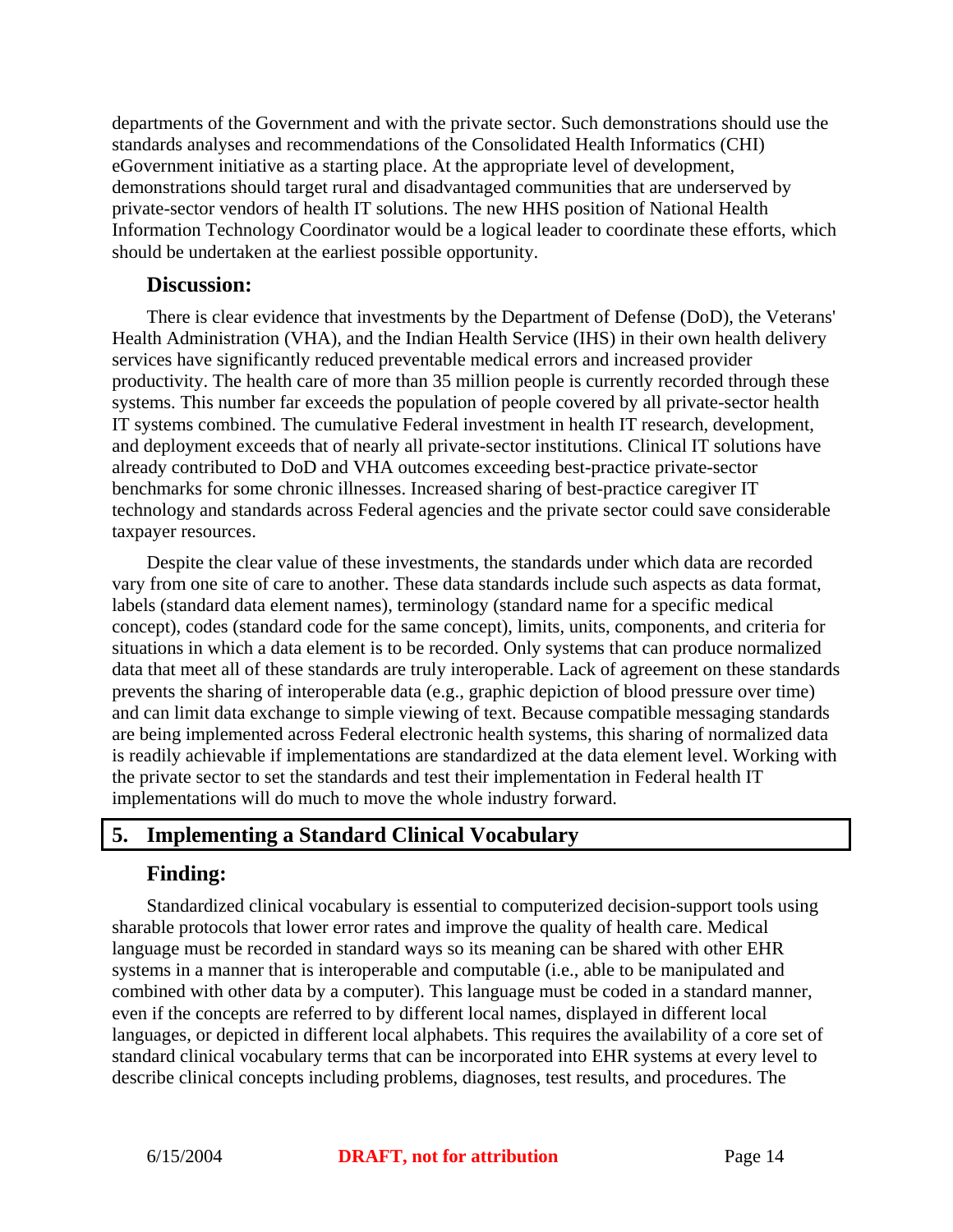classification systems historically used to code medical diagnoses and procedures for reimbursement and population statistics are not adequate for these purposes.

In most medical practices today, a clinical encounter is recorded in the form of a detailed textual description (handwritten, typewritten, or transcribed from dictation) in the medical record. Most providers must then summarize this information by selecting entries from classification systems, such as ICD-9-CM<sup>25</sup> and CPT<sup>®26</sup>, before submitting the clinical encounter for reimbursement. The coding process is often onerous and usually performed manually by the provider or a professional coder hired to scour the written record and find the codes for the classes that most closely fit the findings and events described in the record. Because of the reimbursement focus in coding, the selection of codes is frequently influenced by reimbursement implications, which may at times be in conflict with underlying clinical constructs.

There are significant barriers to overcome before standard clinical vocabulary can be widely implemented. Although easily expressed in medical terms in the text, standardized vocabularies have historically been very difficult for providers to implement in a manual charting environment. With the advent of EHR and CPOE systems, computer solutions can ease the challenge of recording standard codes for detailed clinical concepts.

HHS has adopted the Systematized Nomenclature of Medicine, Clinical Terms (SNOMED- $CT)^{27}$  as a standard medical vocabulary and purchased a license that allows all U.S. Federal and private-sector parties to use SNOMED-CT at no cost. HHS has also adopted the Laboratory Logical Observation Identifier name Codes® (LOINC®) vocabulary to standardize clinical laboratory results as another part of the core set. However, much research and support infrastructure work needs to be done, as well as realignment of financial incentives, before broad implementation can become a reality.

#### **Recommendation:**

Federal incentives are needed to enable the incorporation of SNOMED-CT into EHR systems so that those systems can exchange normalized expressions of clinical concepts, implement standard computer-aided decision-support protocols to reduce medical errors and provide more detailed information for quality-improvement programs. SNOMED-CT also must be freely available as part of a core set of standardized clinical vocabulary and supported as a continually improving standard that is kept up to date. Standard, automated mapping of SNOMED-CT to the International Classification of Diseases, Tenth Revision, Clinical

<sup>&</sup>lt;sup>25</sup> The International Classification of Diseases, Ninth Revision, Clinical Modification (ICD-9-CM) is the official system of assigning codes to diagnoses and procedures associated with hospital utilization in the United States. Further information is available at http://www.cdc.gov/nchs/about/otheract/icd9/abticd9.htm

<sup>&</sup>lt;sup>26</sup> CPT<sup>®</sup> is a trademark of the American Medical Association. The Current Procedural Terminology (CPT) is a copyrighted product of the American Medical Association (AMA), which must be licensed for use and is required to describe procedures performed in outpatient claims for reimbursement by most health benefit programs, including Medicare. Further information is available at http://www.ama-assn.org/ama/pub/category/3676.html

<sup>&</sup>lt;sup>27</sup> SNOMED-CT is a dynamic, scientifically validated clinical health care terminology and infrastructure that provides a common language that enables a consistent way of capturing, sharing and aggregating health data across specialties and sites of care. More information is available at http://www.snomed.org/snomedct/index.html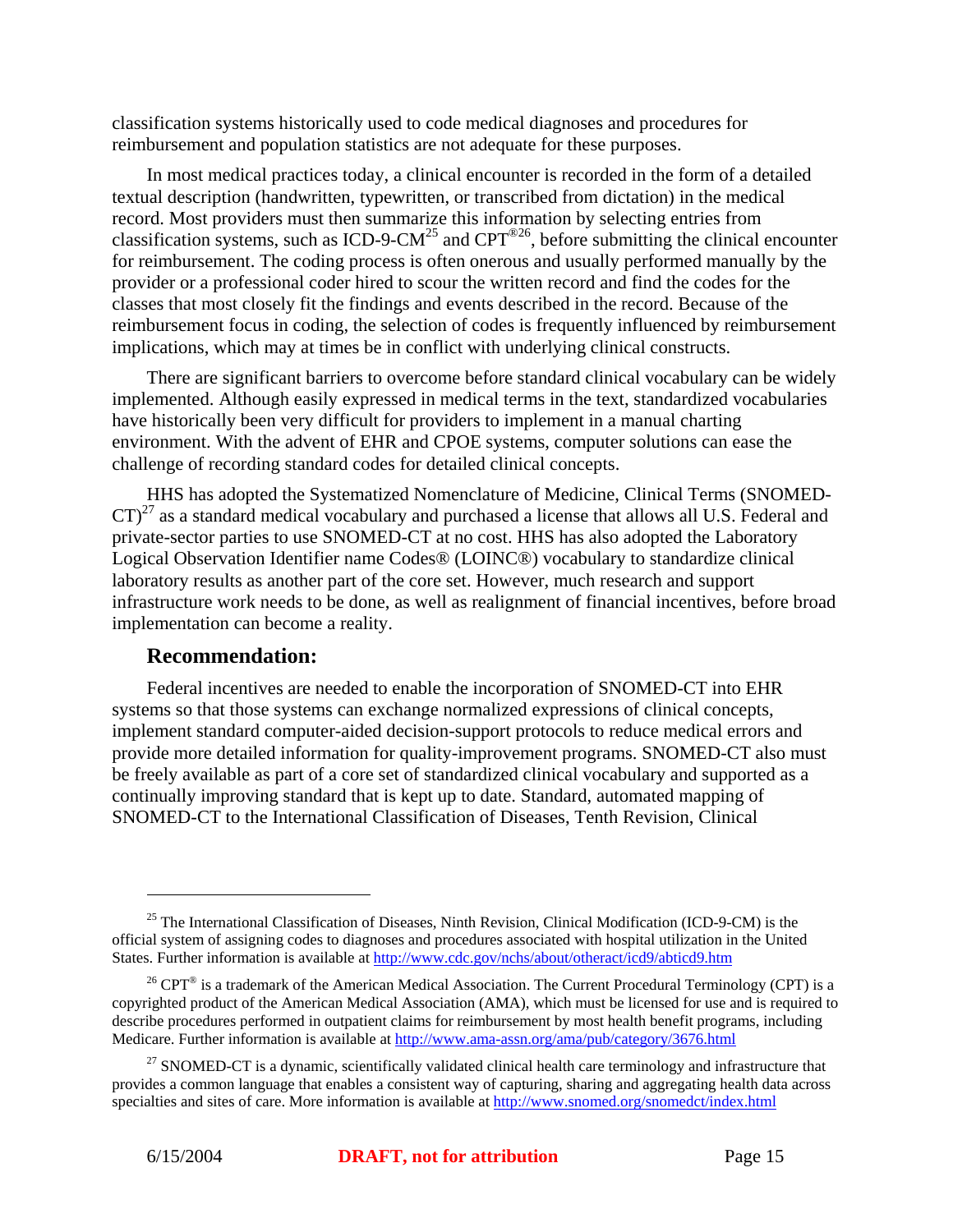Modification  $(ICD-10-CM)^{28}$  must also be freely available. Financial incentives must be provided for EHR systems to generate SNOMED-CT coded clinical information (in Federal payfor-performance programs, for example). A migration strategy must be adopted for Federal health program reimbursements to be based on the reporting of diagnoses and procedures coded in SNOMED-CT for clinical purposes. In the proposed rulemaking process of replacing ICD-9- CM with ICD-10-CM, HHS must avoid the potential for that migration to retard the adoption and implementation of SNOMED-CT in EHR systems. Study of alternative approaches may be required.

Each of these incentives must be researched, developed, and supported in the long term to assure successful implementation. The National Library of Medicine (NLM), the National Center for Health Statistics (NCHS), and the Centers for Medicare and Medicaid Services (CMS) as cooperating agencies of HHS should undertake this work that should also be coordinated with all other Federal agencies with health care interests. AHRQ should be involved in funding demonstration projects to gather objective feedback into the process.

#### **Discussion:**

<u>.</u>

The National Committee on Vital and Health Statistics (NCVHS) has already recommended that HHS transition quickly from requiring the ICD-9-CM classification system in HIPAA standard transactions to the new ICD-10-CM system. When HHS issues the regulations to implement that recommendation, it must be particularly careful to avoid unintended consequences, including a potential delay in the adoption of SNOMED-CT in EHR systems. HHS should make clear that such a delay would be very harmful and should provide a well thought out and supported migration strategy to encourage and support SNOMED-CT adoption.<sup>29</sup> The first step has already been taken; the HHS license for SNOMED-CT enables all Federal and private designers of EHR systems to freely incorporate this vocabulary and coding system. Significant controversy still exists, among caregivers, medical records professionals, and payers about the desirability of expending time and resources on implementing ICD-10-CM in a paper-based environment, rather than focusing on a rapid transition to an EHR environment implementing SNOMED-CT.<sup>30</sup> 31 32

 $^{28}$  ICD-10 is used to code and classify mortality data from death certificates, having replaced ICD-9 for this purpose as of January 1, 1999. ICD-10-CM is planned as the replacement for ICD-9-CM, volumes 1 and 2. More information is available at http://www.cdc.gov/nchs/about/otheract/icd9/abticd10.htm

 $29$  NCVHS has recommended to HHS that they propose the move to ICD-10-CM based on a Rand study it commissioned. A contemporary Blue Cross Blue Shield Association (BCBSA) sponsored study done by the Robert E. Nolan Company concludes that "the vast majority of benefits asserted by proponents cannot be achieved by a conversion to ICD-10-CM or ICD-10-PCS without first implementing a standard clinical vocabulary." The concept of using a more refined/granular vocabulary system for reporting in the same terms used to record clinical concepts and events in the medical record was not included in these works, although the NCVHS recommendation raises the question of unintended consequences. See the NCVHS recommendations at http://ncvhs.hhs.gov/031105lt.htm , the Rand report at http://www.rand.org/publications/TR/TR132/ , and the BCBSA sponsored study at http://bcbshealthissues.com/relatives/20884.pdf

<sup>&</sup>lt;sup>30</sup> Comments from AHIMA posted on PITAC website at http://www.itrd.gov/PITAC/

<sup>&</sup>lt;sup>31</sup> Comments from HIMSS posted on PITAC website at http://www.itrd.gov/PITAC/

<sup>&</sup>lt;sup>32</sup> Comments from BCBSA posted on PITAC website at http://www.itrd.gov/PITAC/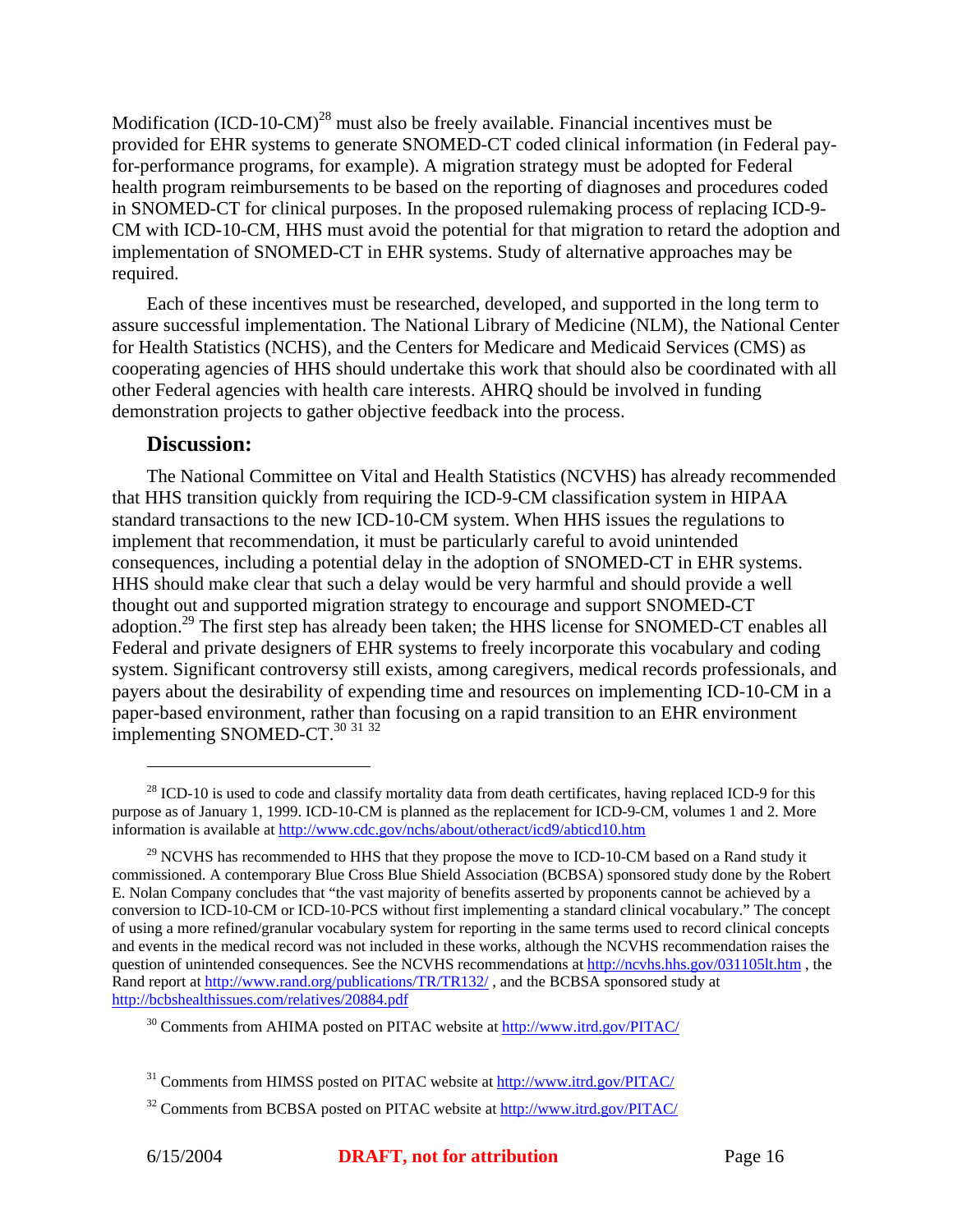Since ICD-10-CM is a medical concept classification system that is more current than ICD-9-CM, the Federal government must also undertake the necessary research to create and support automated mapping from SNOMED-CT terms into ICD-10-CM. This would enable all providers, payers, and public health organizations to aggregate the clinical data from EHR systems that use SNOMED-CT in ways appropriate to the many uses for the aggregated information in low-cost, reliable, and comparable formats. It also provides a transition strategy for those who can only accept ICD-10-CM codes until they are capable of handling the full clinical details available in SNOMED-CT. This approach would also eliminate much of the labor-intensive administrative billing and reporting processes for providers.

#### **6. Standardized, Interoperable EHRs**

#### **Finding:**

Notwithstanding the value of exchanging existing sources of patient information, EHRs that are based on a common information architecture with highly standardized data definitions enable computer-aided decision support, automated medical-error detection, and rapid patientpopulation analyses for medical research, public health, and homeland security, and thus could have enormous national value. There is currently no data-level standard for the storage and retrieval of clinical information within EHRs. Most standards organizations, including Health Level Seven  $(HL7)^{33}$ , have emphasized the structure of the messages being exchanged between systems and have allowed significant variation in the content and internal organization of data within that structure. $34$ 

This lack of standardization, particularly of quantitative data, hinders interoperable use and requires a great deal of work on translations from internal representations to those representations that can be transmitted to and understood by another EHR system. Even within a single proprietary EHR product line, each instantiation of the product is apt to use different data layouts, largely dictated by the installation site. Recently adopted standards for pharmacy data, laboratory data, and radiological images are a step in the right direction but only a partial solution to this problem. Currently, there is little possibility for moving quantitative patient data across sites of care in a fully interoperable manner. There is a long and successful history of Federal leadership, primarily from NIH, in developing universally adopted nomenclature for disease staging, because of the need for such nomenclature in clinical research. Similarly, this is an area where Federal leadership can be used to encourage private-sector organizations to agree on data standards.

<sup>&</sup>lt;sup>33</sup> HL7 is an American National Standards Institute (ANSI) accredited standards-developing organization that provides standards for the exchange, management, and integration of data that support clinical patient care and the management, delivery, and evaluation of health care services. More information is available at http://www.hl7.org/about/

<sup>&</sup>lt;sup>34</sup> For example, HL7 does not specify whether blood pressure should be stored as one field of six digits or two fields of three digits. In fact, HL7 says nothing about how to represent blood pressure in an implementation, but only specifies a way to share this 'mini-battery' of test results with other applications.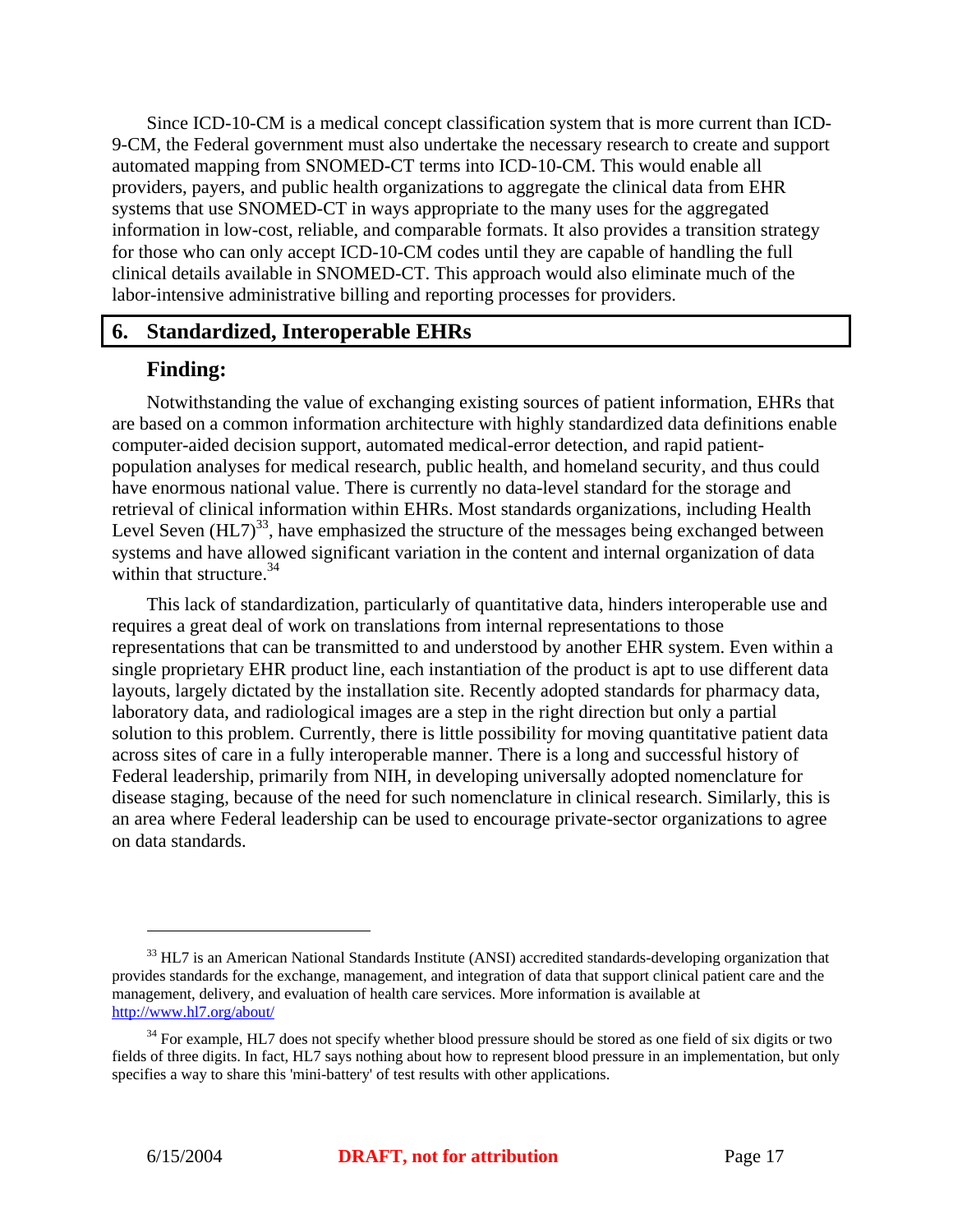#### **Recommendations:**

Develop a single set of data standards for the most common forms of clinical information. This effort should leverage efforts underway within Federally implemented systems (see Recommendation #3). Examples of data to be included in the standard are vital signs, examination findings, and review of systems information. These standards should be developed in the public domain in conjunction with voluntary standards-developing organizations such as HL7 and ASTM so that they may be implemented in proprietary EHR systems and also used as a fully interoperable transport standard between EHR systems. Coordination is needed across relevant HHS, VA, and DoD agencies, along with NIST, NSF, and others, with the leadership of the new HHS position of National Health Information Technology Coordinator.

Conduct research and development into low-cost tools for standardizing new and legacy digital data without disrupting current clinical workflow. Such tools might draw upon existing Federal projects for rules-based and statistically based natural-language processing and related technologies.

In addition to specifying the data elements and architecture, standards developed in this environment should also address the redundancy and persistence of core EHR data that are needed to create a reliable, federated health information infrastructure.

#### **Discussion:**

Although normalized clinical data standards have been advocated for decades and vendors of health IT systems generally assert adherence to standards, most current standards lack the specificity required for true interoperability. Even some vertically integrated systems of care using a single computing platform map data with sufficient variability in names and formats to impede interoperability and quantitative assessment. Moreover, fear of rapid obsolescence often impedes investment in present weak standards that lack probable longevity. One of the factors slowing the innovative development of full standards has been lack of funds and encouragement for leading-edge, private caregiver organizations. Federally funded regional pathfinder demonstrations that include significant sustained support for open, normalized EHR standards development are almost certainly necessary to accelerate progress in this area.

# **7. The Human-Machine Interface and EHRs**

# **Finding**

While the keyboard and mouse remain the predominant means for entering caregivergenerated information into EHRs, other methods hold considerable promise for improved performance. Although progress has been made with automated speech/text conversion, bar-code technology for medication administration, and direct transfer of digital information from diagnostic instruments, additional innovative solutions and improvements are needed to facilitate the entry of caregiver-generated data in a manner that saves personnel time and is minimally intrusive to the human relationship with the patient, while producing normalized data that can be used to support research, clinical decision support, and other automated improvements in health care.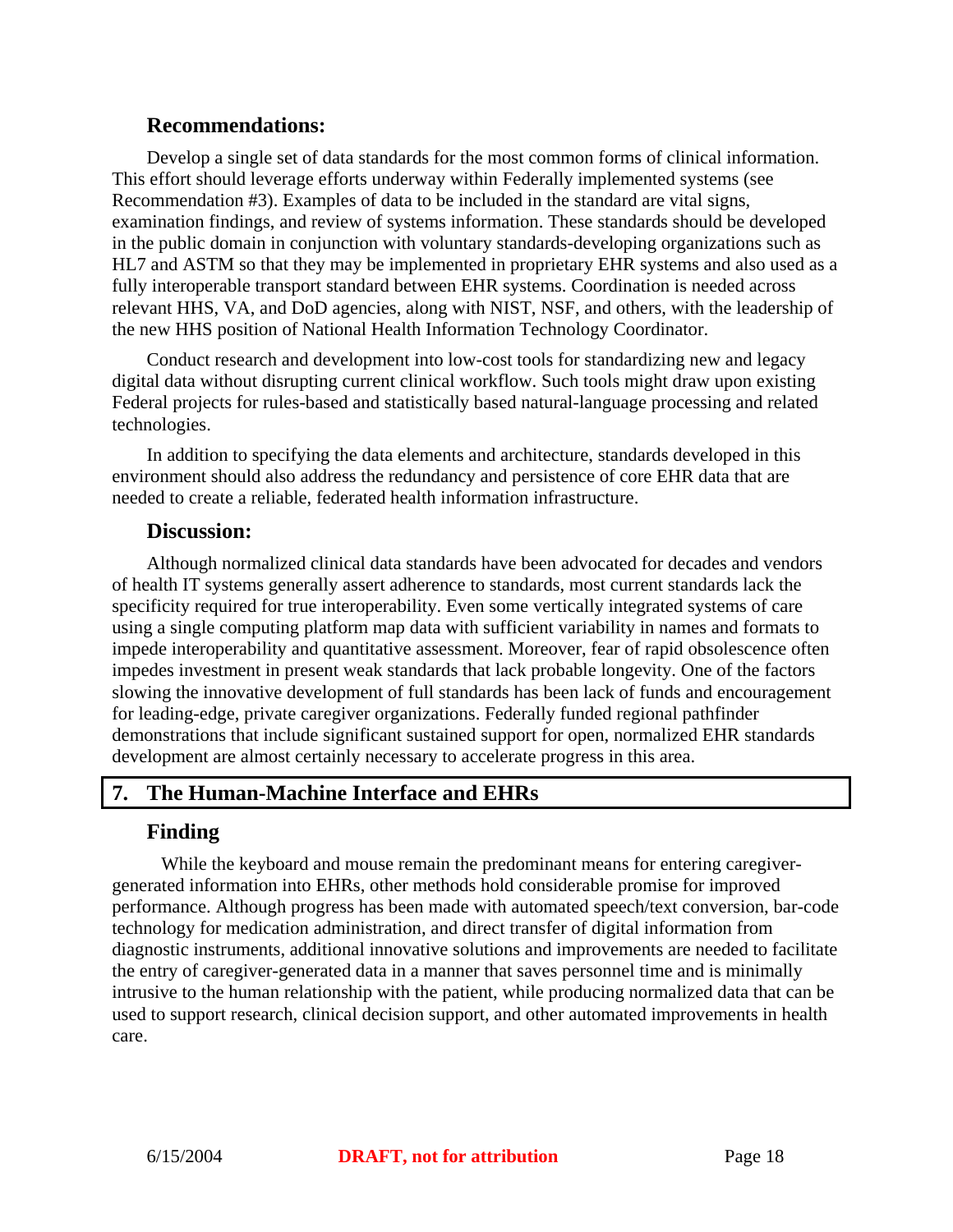#### **Recommendation**

Conduct research and development in innovative and efficient human-machine interfaces that are optimized for use in the health care sector. Research on the use of IT to improve the workflow for health care delivery functions is a particularly inviting target. Technology examples include:

- Improved medical-domain voice-recognition data conversion systems
- Improved automated entry of instrument data
- Improved templates that simplify and accelerate data entry without training
- Automated methods for converting both new and legacy electronic data to normalized form

Agencies involved in human-computer interface and data management research include relevant agencies in HHS and DoD, as well as NIST and NSF.

#### **Discussion**

Numerous caregivers have testified that pen and paper remain the simplest, most timeefficient method for data capture, far exceeding the efficiency of mouse and keyboard interfaces available today. Many acknowledge that the cost of the additional time spent on electronic data entry is more than recaptured as benefits downstream when data are recalled, displayed graphically, and linked to decision support. However, the benefits associated with the use of such health information technology are not often directly felt by those who must enter the primary data.

Aside from the time investment demanded by current human-machine interfaces, the effect of those interfaces on the human element of caregiver-patient contact must be considered. Typical screen and keyboard implementations are slower than dictation and may require the caregiver to turn away from the patient in order to record information, an act that can be objectionable to both. Many physicians are extremely facile in using dictation during or after the patient encounter to record critical information. Development of technologies that support the use of voice and other methods of data input that do not detract from patient interactions are preferable to forced retraining of physicians in the use of keyboards.

Technologies that should be considered for study include voice-recognition technology, use of slate computers and handwriting recognition, and other innovative human-machine interface technologies. Improved EHR data entry and recall technology and demonstrations of successful technology/protocol combinations will lower current barriers to the implementation of EHR at the point of care and greatly facilitate the realization of savings in quality and cost that are promised by this technology. Agencies involved in human-computer interface and data management research include relevant agencies in HHS (particularly NIH) and DoD (particularly the Defense Advanced Research Projects Agency [DARPA]), as well as NIST and NSF.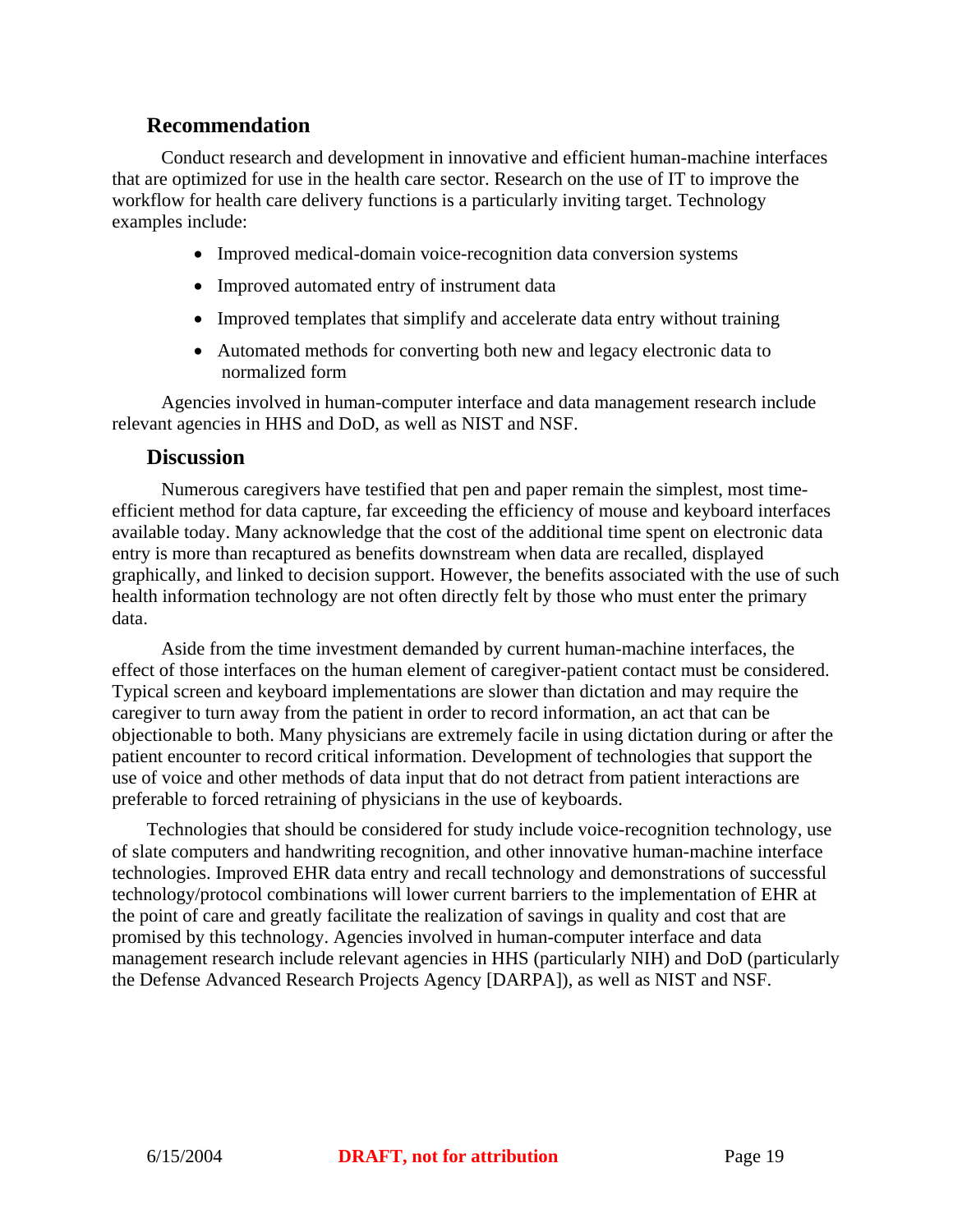# **8. Coordination of Federal NHII Development and Implementation**

## **Finding:**

The PITAC previously recommended that a senior appointee in the Department of Health and Human Services coordinate all health information technology initiatives.<sup>35</sup> However, the bulk of development and deployment to date has been driven by the Departments of Commerce, Defense, Homeland Security, and Veterans Affairs, and coordination is necessary across all Federal health delivery and health-quality improvement systems. There is no evident mechanism for coordinating Federal NHII and EHR developments and implementations across the many departments involved. This is doubly important for privacy and security policy issues that cut across many Federal agencies and are central to the establishment and healthy growth of the NHII.

# **Recommendation:**

Establish a senior body to coordinate the development and deployment of Health IT solutions across all Federal departments and agencies and to coordinate the associated technology transfer to and from the private sector. This body might be composed of a core group of individuals at the undersecretary level from each affected department and agency, with additional expertise acquired as needed. Federal policy recommendations relevant to the privacy and security issues that could impede the implementation of health IT should be an early product of this body.

#### **Discussion:**

The same EHR systems critical for improving patient care can also help accelerate clinical research and its impact on practice and improve pharmaceutical safety (pharmacovigilance) and biosurveillance for public health and homeland defense. Without broad senior-level coordination, there is strong potential for overlap or loss of collaborative opportunities through lack of awareness. In particular, senior leadership could help identify opportunities for dual use of EHR systems that could reduce total system costs. Coordination of Federal funding and participation in EHR standards-development organizations would assure that the results effectively serve the purposes of all involved Federal agencies and the private sector.

Health programs pervade most departments in the executive branch and routinely pose security and privacy issues that are best handled in a standard way. HIPAA provides a legal framework for managing security and privacy issues but does not provide specific protocols and security architectures. Currently, there is little coordination concerning health privacy and security within the Federal health sector and even less coordination with the private sector. Without some inclusive high-level locus for addressing this issue within the health sector, achieving NHII goals and efficiencies will be difficult because private communications and records are so central to the NHII vision. Moreover, the tight coupling between privacy/security and other aspects of the NHII require that addressing these issues be incorporated in the charter

<sup>&</sup>lt;sup>35</sup> Recommendation 6, Report to the President on "Transforming Health Care Through Information Technology," President's Information Technology Advisory Committee, February 9, 2001. http://www.nitrd.gov/pubs/pitac/pitac-hc-9feb01.pdf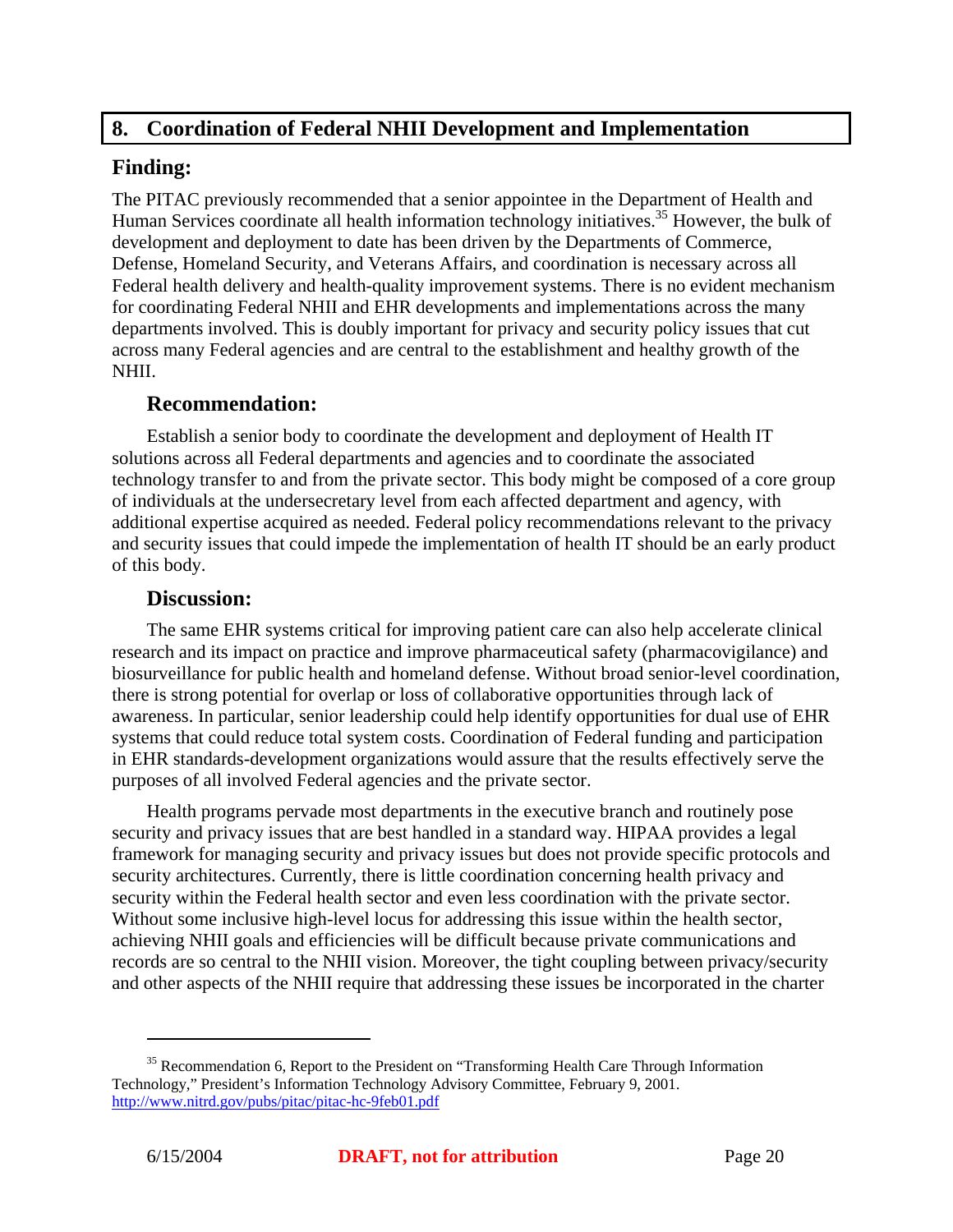for any high-level Federal coordination body, such as the one recommended here. (See specific issues discussed in Part II.)

# **Part II – Promoting Secure, Private, Interoperable Health Information Exchange**

## **9. Unambiguous Patient Identification**

## **Finding:**

Unambiguously identifying patients and linking their information from multiple sources is a major challenge both within and across clinical enterprises. Unless caregivers are able to access linked information on a given patient across the continuum of care, proper and cost-effective care cannot be rendered. Similarly, the ability to link patient data in an anonymous and secure fashion is critical to the national research enterprise, public health surveillance, and biopreparedness.

# **Recommendation:**

Convene an interagency, public/private task force to determine ethical, legal, and practical means for unambiguously identifying and linking patient data from multiple sources in a unique, secure, and trusted manner that protects patient privacy and gives the patient control over the use of his or her medical information. Activities of the task force should include an estimate of the costs and benefits associated with unique patient identifiers (IDs) derived from existing or novel patient attributes. The task force should consider existing models and ongoing private-sector efforts that emphasize private, rather than government, control of data storage, transmission, and sharing. There must be ongoing recognition of and accommodation for those people who wish to receive all or part of their care anonymously, as well as for those who are visitors to or temporary residents of the United States.

#### **Discussion:**

Caregivers consistently cite frustrations in assuring that EHR data actually apply to the patient before them; errors can be dangerous or even fatal. This limitation has surfaced as a major impediment in current communitywide data interchange projects. The problem is severe because a surprising fraction of all presenting patients have ambiguous identification or lack stable addresses or distinguishing names. The challenge is compounded by the scale of the region and population served and the number of care sites accessible to that population. Although the use of social security numbers for patient identification is advocated by some, there are numerous legal barriers to this and such use of SSN is opposed by significant constituencies. Representative procedures for assigning unique IDs include Universal Resource Names (URN) and Object Identifiers (OID). Existing policies against unique nationwide identifiers can be accommodated via technological means, but Federal support of ID technology development and demonstrations in a health context are essential to progress. Examples of technologies that might be explored include the following:

- Six-digit compression of the patient's social security number
- Biometric technologies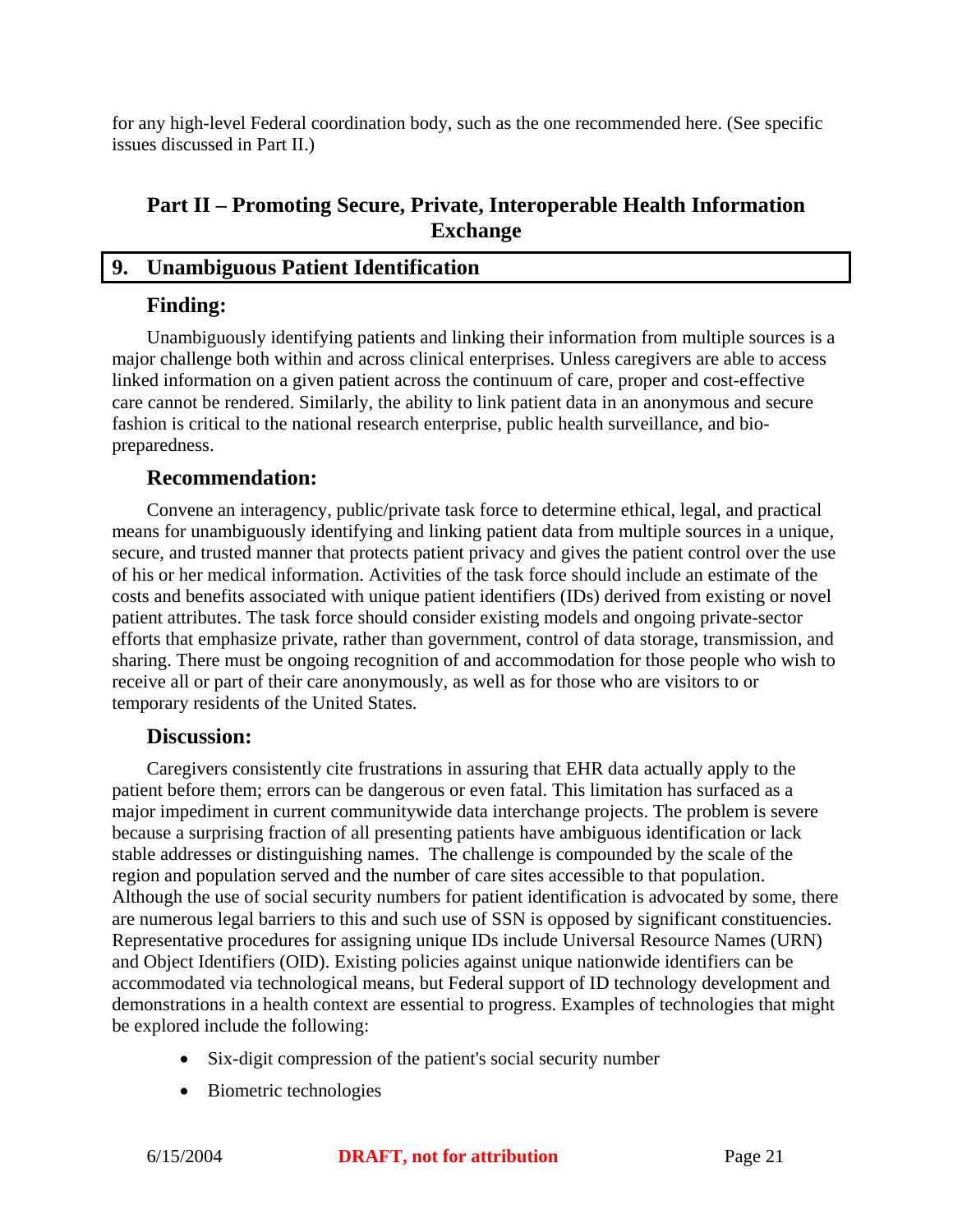- Personal smart ID cards (e.g., cards displaying or communicating time-dependent passwords)
- Characterization of speech or handwriting
- Authentication means for anonymous entities. $36$

The President's Bioethics Council should be considered for leadership of this task with technical input from the Departments of HHS, Justice, and Defense, the VA, and NIST. Privatesector representation should include caregivers, institutions, and consumers.

# **10. Public Key Encrypted Internet Communications**

#### **Finding:**

1

Encryption currently protects much national security and commercial information transmitted across the Internet. Despite permissive language in the security rules implementing the HIPA $A^{37}$  related to this use of the Internet, current CMS policies<sup>38</sup> require the use of hub and spoke architectures that generally use 1970s protocols such as Xmodem and Kermit.<sup>39</sup> This impedes the development of our National Health Information Infrastructure (NHII) by forcing use of expensive, largely obsolete communication links in lieu of securely encrypted, inexpensive Internet transactions.

#### **Recommendation:**

There should be no Federal impediment to Internet transmission of health data protected by secure cryptographic systems. Assuring the trustworthiness of such ciphers requires continued research and development on current and novel cryptographic algorithms, means for defeating them, and pathfinder demonstrations in health-relevant contexts. Agencies currently conducting such research include the National Security Agency (NSA), NIST, and NSF. CMS should be kept apprised of these research findings or participate in the research. A specific example would be to re-examine the current Medicare policy that prevents CMS contractors from using secure transmissions over the Internet. In the absence of a single coordinating body for certificate

 $36$  An example of anonymous authentication methods is Shibboleth, which is being developed by a university consortium: S. Cantor and M. Erdos, Shibboleth Architecture DRAFT v05 http://shibboleth.internet2.edu/draftinternet2-shibboleth-arch-v05.html

 $37$  The Administrative Simplification Subtitle of HIPAA and its implementing final security rule specify a series of administrative, technical, and physical safeguards for health plans, health care clearinghouses, and health care providers to use to assure the security of electronic protected health information. More information is available at http://www.cms.hhs.gov/hipaa/hipaa2/regulations/security/default.asp

 $38$  Current CMS Internet Security Policy issued on November 24, 1998, permits the use of the Internet "... as long as an acceptable method of encryption is utilized ..." and lays out what those acceptable methods are in a reasonable way. However, the current CMS Business Partners Systems Security Manual dated March 28, 2003, instructs all business partners that "health care transactions (claims, remittances, etc.) are prohibited between Medicare carriers/intermediaries and providers over the Internet. This Internet prohibition also applies to using the Internet to transport CMS Privacy Act-protected data between carriers/intermediaries and any other party. See the CMS Internet Security Policy for a definition of protected data www.cms.hhs.gov/it/security ."

 $39$  Kermit and Xmodem are file transfer protocols that provide the means of transferring data between computer systems in an error-free manner. A comparison is available at http://www.sbsw.com/Articles/kermxmod.htm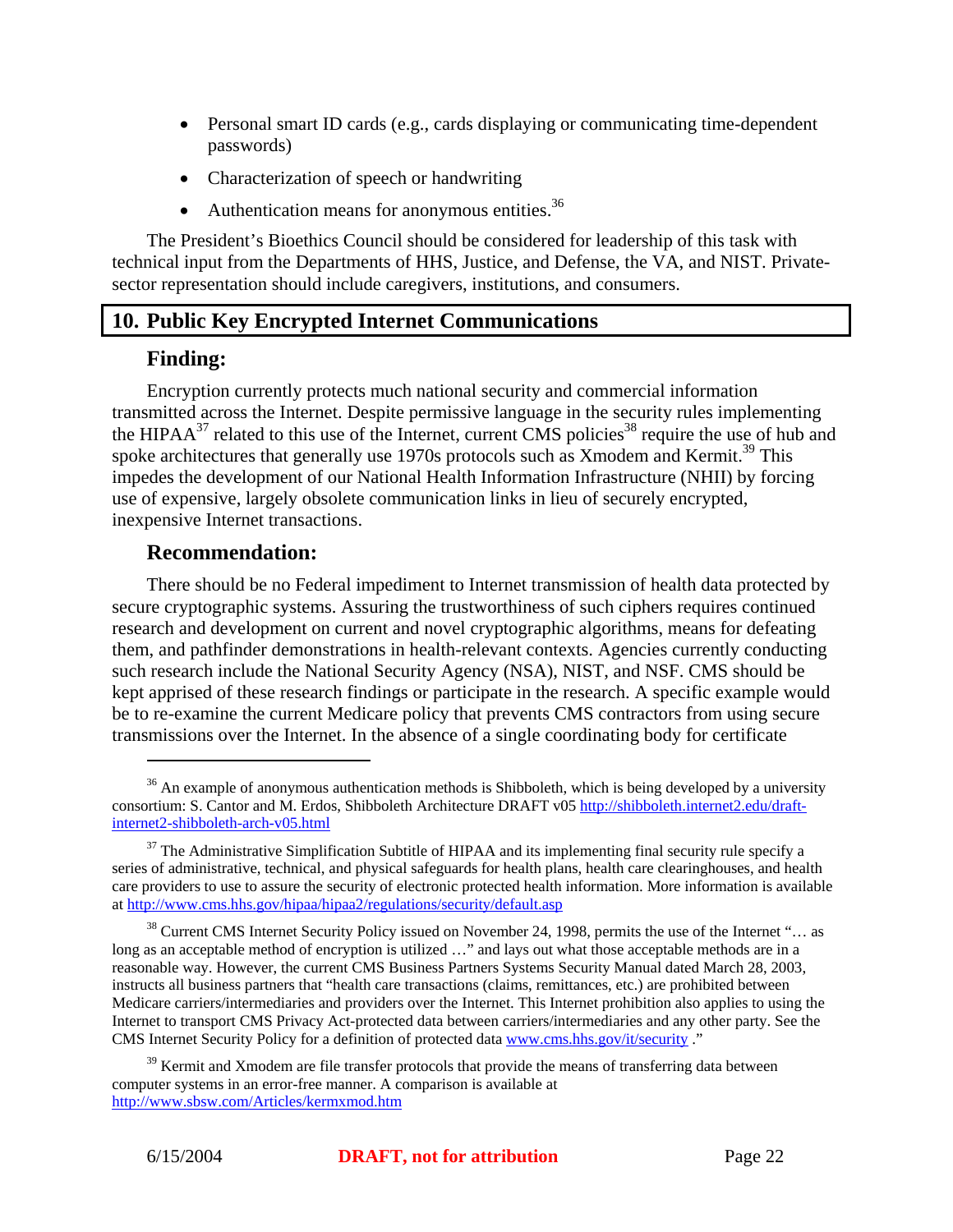authorities<sup>40</sup>, bilateral encryption agreements across all health information systems may be needed. With the number of health entities that must communicate, this situation would be untenable. Therefore, timely studies should be commissioned to assess the current maturity and efficiency of encryption techniques and digital signatures for sharing health information and the efficacy of federalizing such techniques. It is particularly important to remove any regulatory impediments to e-mail communication between willing patients and their caregivers.

#### **Discussion**

Public Key PK ciphers<sup>41</sup> have made Internet encryption practical by permitting anyone to send encrypted messages to anyone else using the recipient's publicly posted key. These PK ciphers commonly convey secondary symmetric keys to other ciphers that protect the body of each message. Several algorithms exist, such as prime-number and elliptic-curve methods for PK; Data Encryption Standard (DES), Triple DES, and the Advanced Encryption Standard (AES) for symmetric key; and Digital Signature Algorithm (DSA) for digital signatures. New methods for breaking these codes are constantly sought to ensure that the ciphers are robust. The success of these algorithms is evident in their widespread use for transmission of much national security data across the Internet, and vendors could provide similar capabilities to the health sector at costs well below those for currently mandated methods. It is essential that Federal actions to ensure cryptographic security and practicality substantially outrun efforts by others to compromise them inappropriately. Recently approved specifications such as the Security Assertion Markup Language (SAML) and Web Services Security (WSS) additionally support the security requirements for multi-party scenarios where intermediate nodes might otherwise decipher messages traversing consecutive point-to-point links.<sup>42</sup> While the above recommendation focuses on protecting information in transit, that same information must naturally be protected "at rest." Medical records need to be protected from tampering, inappropriate access, and accidental disclosure by current industrial methods that include strong authentication, authorization, and encryption. Particularly critical are security measures applied to administrative systems.

# **11. Trust Hierarchy and Authentication**

# **Finding:**

1

Health information can only be accessed with adequate security and privacy if there are clear means for verifying the identities of those accessing and altering data. The lack of defined

 $^{40}$  Also see Recommendation 11 concerning trust hierarchies, and Recommendation 8 concerning policy issues and Federal coordination.

 $41$  PK encryption is a cryptographic system that uses two keys – a public key known to everyone and a private or secret key known only to the recipient of the message. The public and private keys are related in such a way that only the public key can be used to encrypt messages; only the corresponding private key can be used to decrypt them; and it is virtually impossible to deduce the private key if you know the public key. Because PK codes are computationally quite slow, they normally only convey keys to the much faster codes that protect the body of each message. An introduction can be found at: http://www.krellinst.org/UCES/archive/modules/charlie/pke/

 $42$  For SAML see http://www.oasis-open.org/committees/tc\_home.php?wg\_abbrev=security, and for WSS see http://www.oasis-open.org/committees/tc\_home.php?wg\_abbrev=wss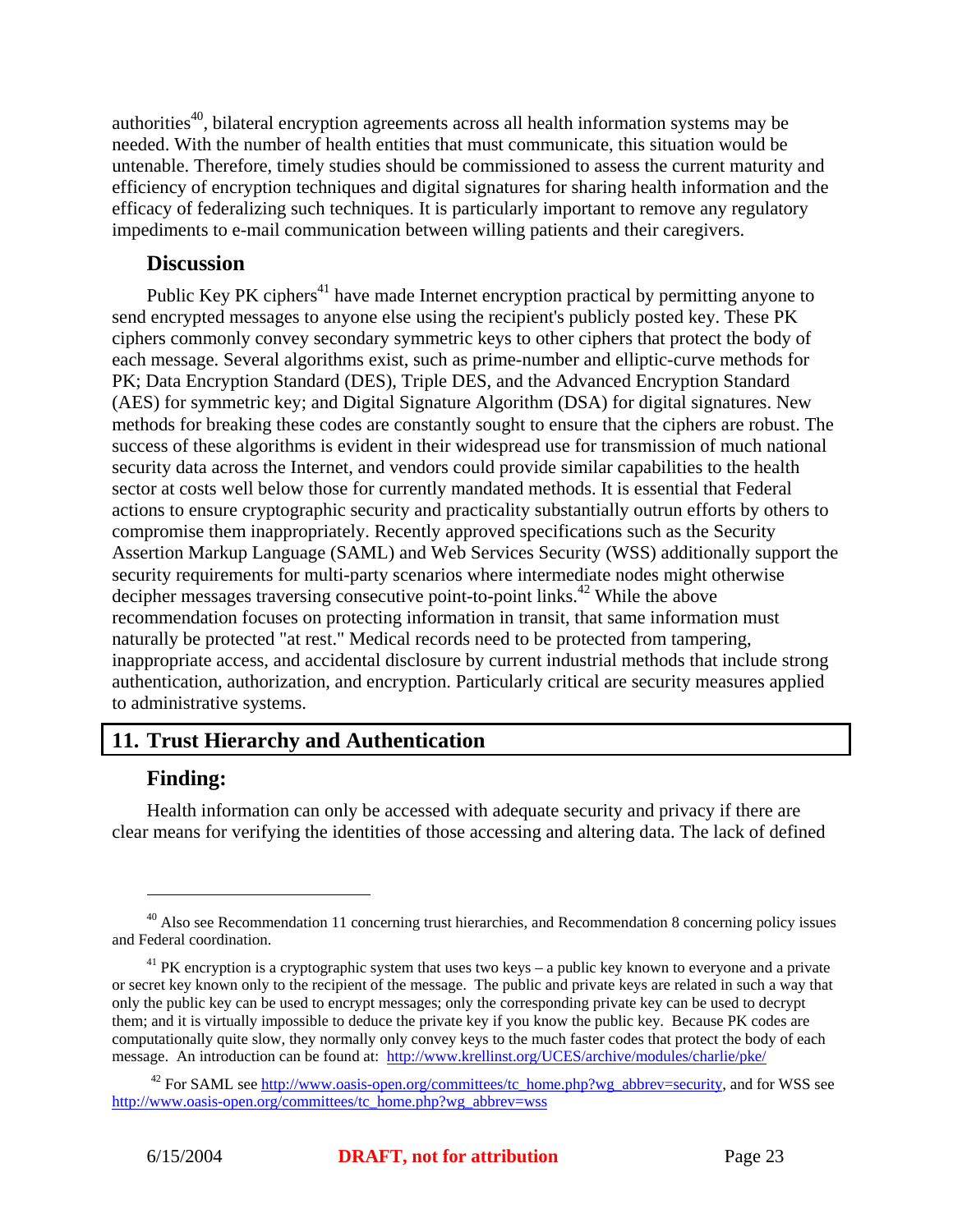standards for security and the lack of an accepted hierarchy of trusted authentication agents impede the development of the NHII and associated cost-effective data communication systems.

#### **Recommendations:**

The Federal government, through NIST in the Department of Commerce or another civil, cross-department technology entity, should accelerate the definition and establishment of extensible, hierarchical authentication trust trees and standards for optional use by the private health sector, where these trees include both government and private providers; supportive research and development are required.

Additional research should address how the current legal framework for authenticating written signatures (notary public laws) might be extended to electronic signatures as part of this trust hierarchy. Supportive research and development are required from agencies such as NSA, NIST, NSF, DoD, and the General Services Administration (GSA).

#### **Discussion**

Trust requires robust standards for authentication and authorization. Is an individual or other entity actually who or what it says it is, and precisely what standards were employed to establish that identity or authorization? Traditional face-to-face authentication and limited circulation of paper records within single practices are rapidly becoming obsolete security measures in our emerging, multi-caregiver electronic environment. Today there is a lack of defined standards for electronic authentication and for communicating authentication and authorization instantly to users. The problem has both procedural and technical elements. Technical methods are required for transmitting or securing almost instantaneous authorizations and authentications via the Internet in a robust manner, and the development and demonstration of such methods for health care are recommended. One recently demonstrated approach employs tiny encrypted "proofs" that link individuals or entities with authorizations and authentications that are widely replicated across the network by the trusted authentication agent in order to eliminate single-point failures of inquiries or possible congestion and delay. Similar proofs can establish instant trust in that same agent via a tree linking that agent to Federal or other trusted agents. For example, a payer might validate a physician's invoice by using such proofs to ensure that the physician has a valid ID and is currently board-licensed, and that the board is recognized by the American Medical Association. Such trust trees can be automatically traversed back to widely trusted nodes in seconds.

A representative procedural challenge involves definition and implementation of robust object identifiers that precisely define the process used to authenticate identities and authorizations. For example, one widely used method sends passwords to the listed e-mail address of an inquirer. If such a step were one part of a sequential authentication or authorization process, how should this sequence be represented? An authentication chain is only as strong as its weakest link. Recommendation 9 concerning unambiguous patient identification is also relevant to caregiver authentication technologies.

# **12. Tracing Access Requests**

#### **Finding:**

Enabling patients, physicians, and hospitals to identify those who access patient information and the appropriateness of their access helps deter patient privacy violations. Experience to date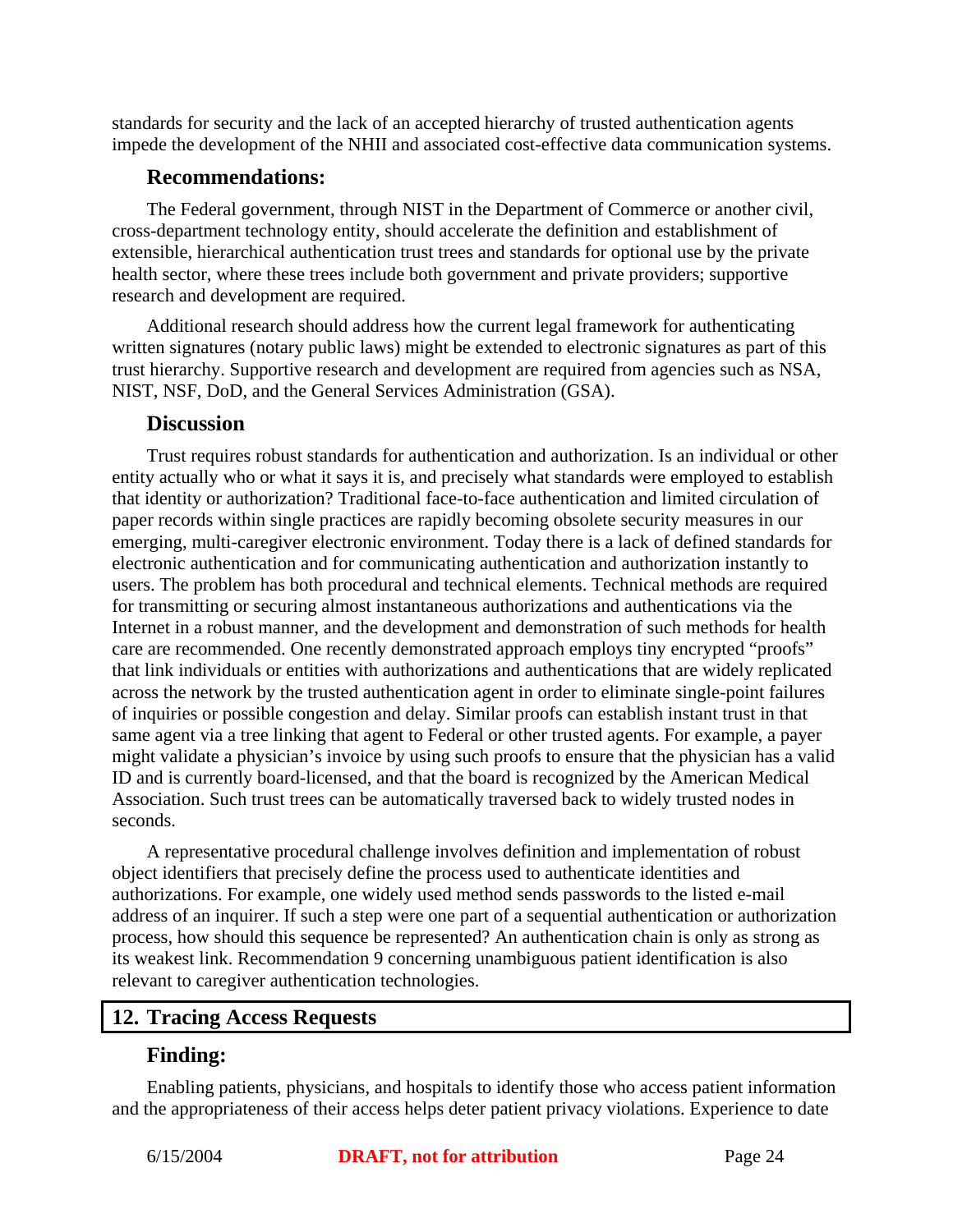suggests that it is nearly impossible to determine in advance which caregivers will have a legitimate need to access the information of a given patient. Systems that attempt to limit access only to a defined group of caregivers for a given patient have been found to hinder the care process. A more effective approach has been that of access tracking.

#### **Recommendation:**

Federal policies should promote development and use of data-access tracking (or auditing) systems in the health care sector, including research and development of such means and pathfinder demonstrations in large systems.

#### **Discussion**

Only systems that routinely and securely record such access and that simplify review of that access can support the level of privacy required by HIPAA. Most legacy health information systems are capable of tracking changes additions, deletions, and updates — to a database. However, many times these "audit trails" are turned off or kept on only for the most sensitive records because of the computational and storage resources they consume, or they are configured only for transaction backup purposes. In addition, most are not configured to record accesses or "reads" to the data at all. In any case, few systems have the automated tools available to make it practical to analyze the large amounts of data that would be produced by such monitoring, so analysis is typically done manually and is extremely limited. Research, development, and demonstration of cost-effective access-logging and analysis systems are critical to support privacy protection of patient data.

Current evidence shows that knowing that access is being tracked and that disciplinary action will result from infractions of access policy has been helpful in maintaining patient privacy. Serious violations can be reduced further by additional clear warnings at the moment of possible transgression, a so-called "break the glass" access barrier that requires users to justify their need to make the access. These warnings must be muted during access by the primary-care physician and certain others. They are not effective if they occur during normal business operations, but it is not easy to determine when an access is out-of-the-ordinary in the complex world of health care, where roles, locations, and tasks are relatively unpredictable. Research, development, and demonstration of such warning systems in diverse caregiver environments are required to help deter electronic privacy violations nationally.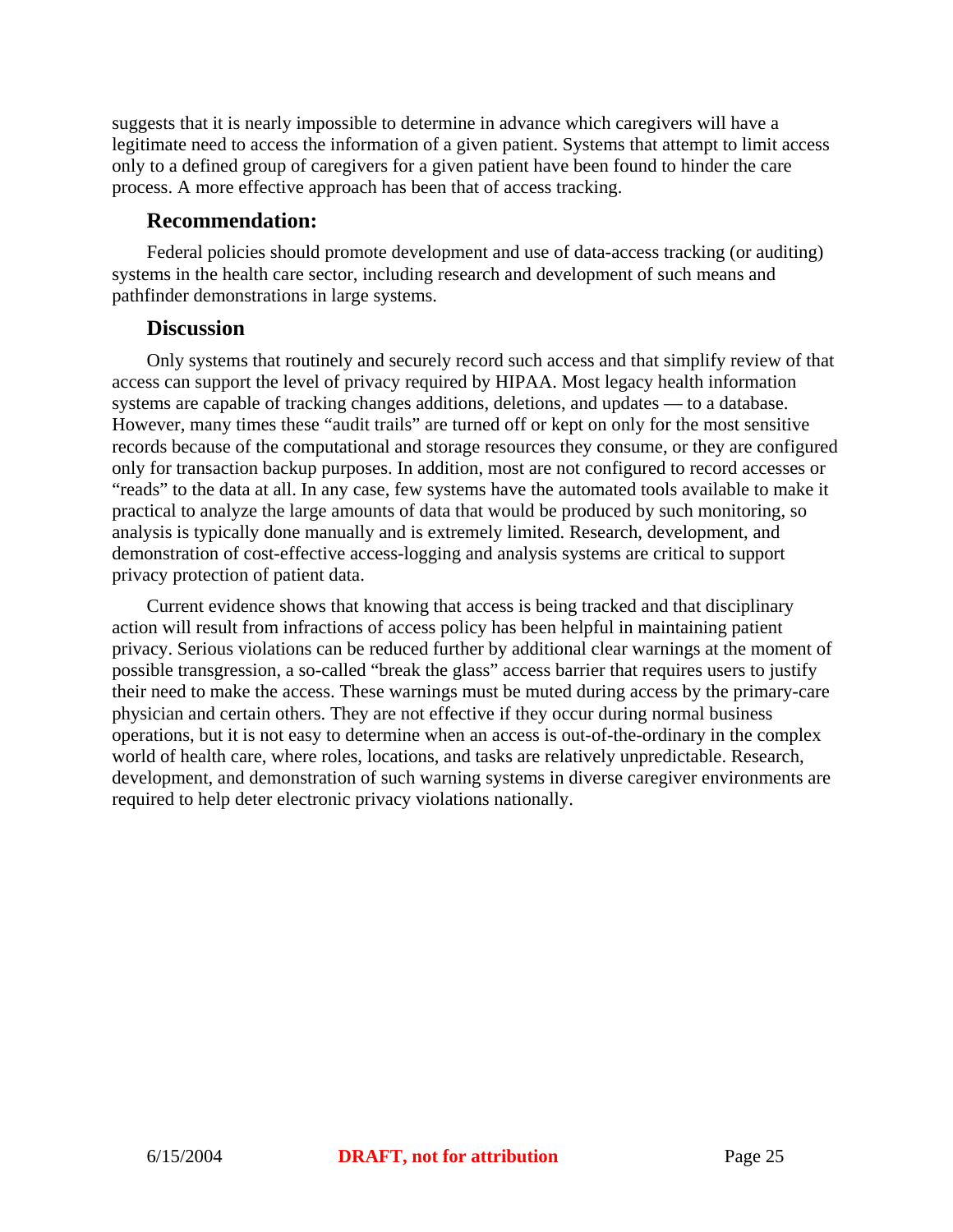# **APPENDIX I. PITAC HEALTH AND INFORMATION TECHNOLOGY SUBCOMMITTEE FACT-FINDING PROCESS**

In addition to their own professional experiences and in-depth knowledge of the literature in the field of health care and information technology, the members of the PITAC Health and Information Technology (HIT) Subcommittee obtained information for this report from several othersources:

- November 12, 2003, PITAC meeting
- January 8, 2004, HIT Subcommittee meeting
- January 12, 2004, site visits
- February 25, 2004, Town Hall meeting at the Health Information Management Systems Society Conference
- Additional public oral and written statements that resulted from the above activities

These activities are described below in further detail.

#### **November 12, 2003, PITAC Meeting**

At this public meeting held via WebEx and in person in Arlington, Virginia, formal presentations by seven invited experts were given in the following order:

- *Elias Zerhouni, M.D., Ph.D., Director, National Institutes of Health (NIH)*
- *Mark B. McClellan, M.D., Ph.D., Commissioner, Food and Drug Administration (FDA)*
- *Anthony Principi, Secretary, and Jonathan Perlin, M.D., Ph.D. Deputy Undersecretary for Health, Department of Veterans Affairs (VA)*
- *Kevin Kiley, M.D., Director, Walter Reed Army Medical Center*
- *Carolyn Clancy, M.D., Director, Agency for Healthcare Research and Quality (AHRQ)*
- *David Kibbe, M.D., M.B.A., Director, Center for Health Information Technology, American Academy of Family Physicians (AAFP)*
- *David B. Nelson, Ph.D., Director, National Coordination Office for Information Technology Research and Development (NCO/ITR&D)*

Speakers were asked to describe the activities of their organization in health and information technology and to respond to four questions: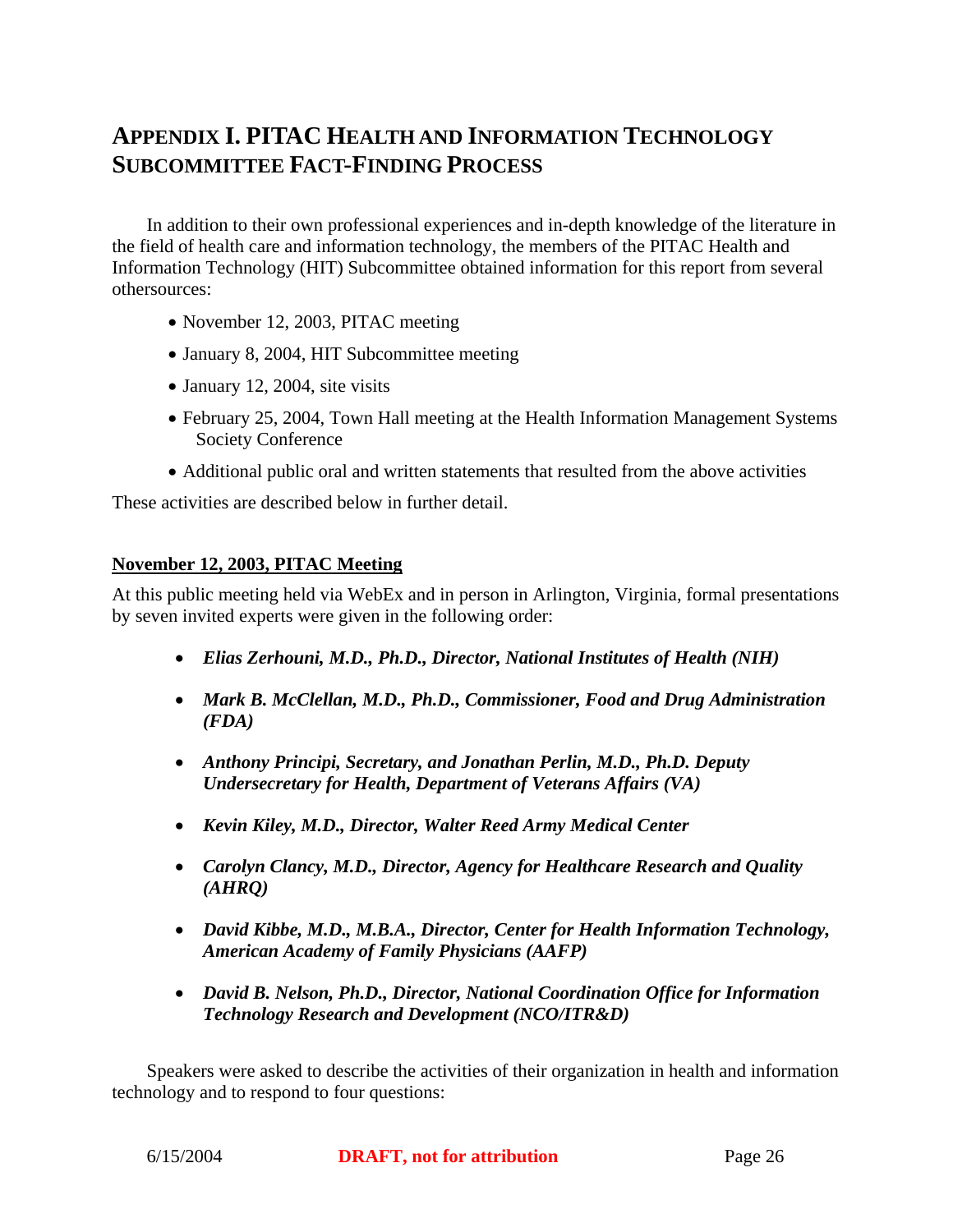- What do you imagine could be achieved in the next few years by aggressive deployment of today's technology?
- What are the barriers to this?
- What steps should be taken to surmount these barriers?
- What do you imagine could be achieved in ten years with appropriate research and development investments in the area of health and information technology?

Each presentation was followed by questions by PITAC members. (To view or hear these presentations or to read meeting minutes, please access http://www.itrd.gov/pitac/meetings/2003/index.html.)

#### **January 8, 2004, Health and Information Technology Subcommittee Meeting**

On January 8, 2004, in Washington, D.C., the Health and Information Technology Subcommittee invited national experts to inform the members about two critical issues:

- Health information exchange architecture. The subcommittee members examined existing architectures for health information interchange to determine if one or more systems that could exchange data from one site to another were sufficiently mature to recommend as a standard for the NHII.
- Security and privacy of health information. Misunderstanding about HIPAA has imposed limitations on security and privacy that are slowing adoption of health information exchange. The experts were asked to address computer security and appropriate protocols.

The following experts addressed these questions:

- *J. Marc Overhage, M.D., Ph.D., Associate Professor of Medicine, Indiana University School of Medicine and Investigator, Regenstrief Institute for Health Care*
- *Joseph Casper, Executive Vice President and Managing Director of Technology, First Consulting Group and Patient Safety Institute (PSI)*
- *John D. Halamka, M.D., M.S., Chairman, New England Health Electronic Data Interchange Network (NEHEN) and Chief Information Officer, CareGroup Health System and Harvard Medical School*
- *Nick Augustinos, M.B.A., Vice President, Care Data Exchange, Quovadx*
- *Peter Szolovits, Ph.D., Professor of Computer Science and Engineering, MIT*
- *Betsy Appleby, Program Manager for the Department of Defense Public Key Enabling, Defense Information Systems Agency (DISA)*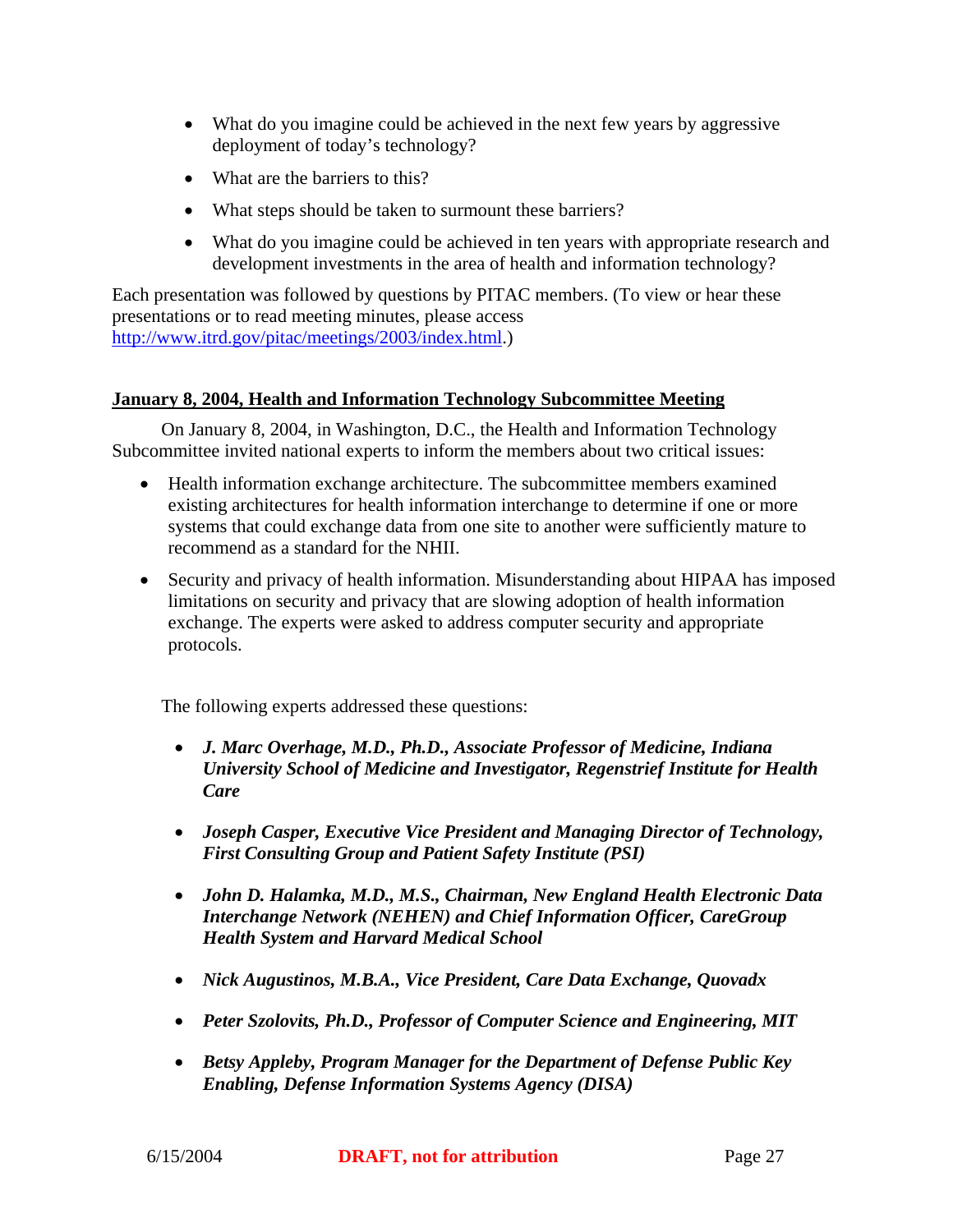• *David Temoshok, Director, Identity Policy/Management, Office of Governmentwide Policy, General Services Administration (GSA)* 

#### **Site visits**

 On January 12, 2004, subcommittee members visited Swedish Hospital and Peace Health in Seattle, Washington, where demonstrations by the Patient Safety Institute (PSI) on capturing health data from legacy systems were conducted. The PSI implementation is a "viewer" that tracks the location of patient records and reports data in a "non-standardized" form.

Members then visited Puget Sound Veterans Administration Hospital to view the VA's Clinical Patient Record System, which can bring up images, including radiology and ultrasound, at the bedside.

#### **Town Hall Meeting**

At a Town Hall meeting held during the Health Information Management Systems Society (HIMSS) meeting attended by about 80 people in Orlando, Florida, in February 2004, the HIT Subcommittee heard from 23 speakers offering a broad spectrum of perspectives on three questions:

- 1. What are the primary barriers to the implementation of health information technology in general, and specifically to electronic health records?
- 2. Where is the biggest return on investment for providers (including groups and clinics) and for consumers from investments in health IT?
- 3. What can the Federal government do in terms of information technology research and development to help overcome these barriers?

#### **Public oral and written comments**

 Several individuals and organizations sent in comments on specific issues raised during the meetings held between November and February. These were also taken into account in the discussion, findings, and recommendations in this report.

(Formal written comments received will be listed and posted on a website.)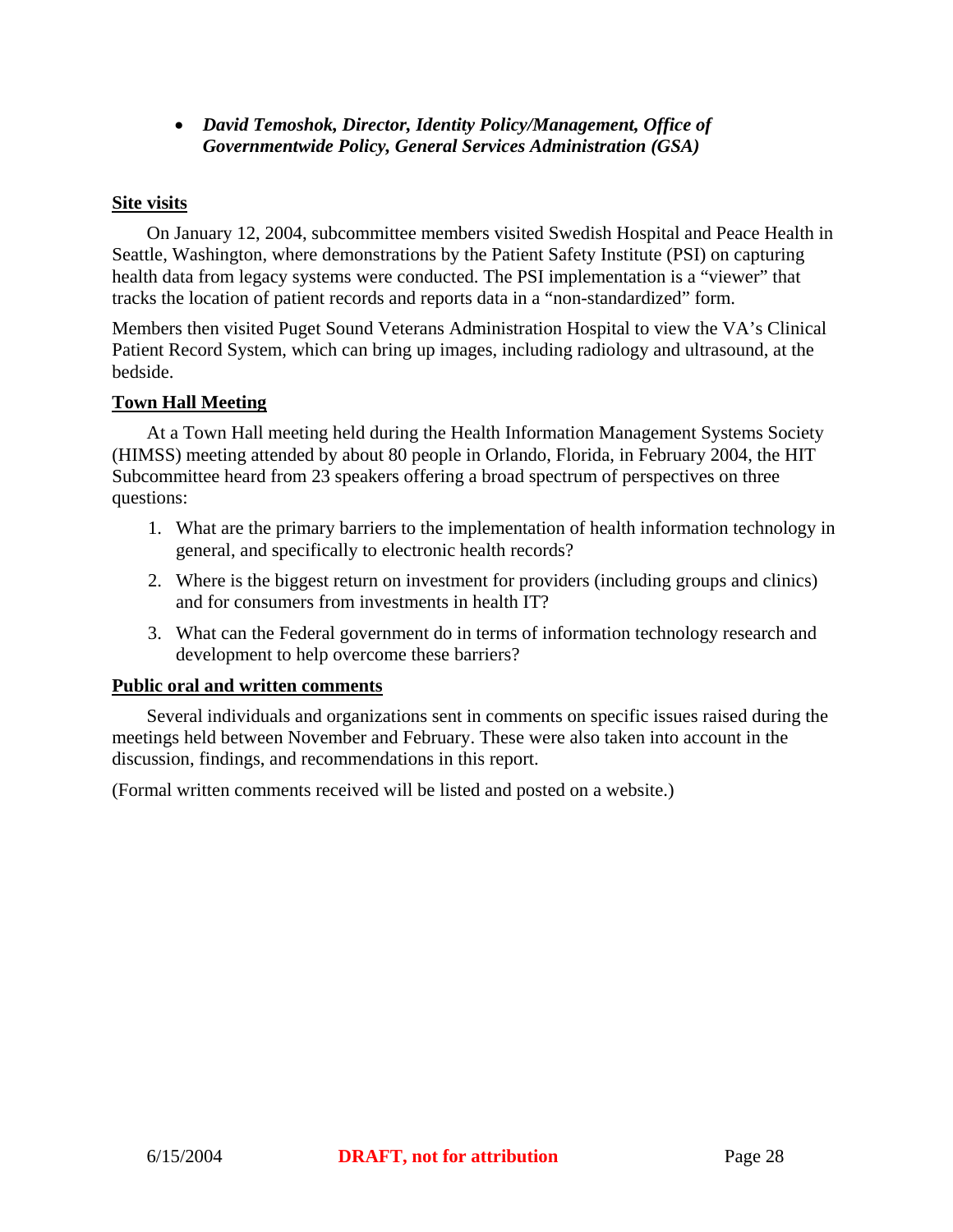# **APPENDIX II: ACRONYMS**

| <b>ACP</b>   | <b>Advanced Cyberinfrastructure Program</b>                        |
|--------------|--------------------------------------------------------------------|
| <b>AES</b>   | <b>Advanced Encryption Standard</b>                                |
| <b>AHRQ</b>  | Agency for Healthcare Research and Quality                         |
| <b>ASPE</b>  | <b>Assistant Secretary for Planning and Evaluation</b>             |
| <b>ASTM</b>  | American Society for Testing and Materials                         |
| <b>BCBSA</b> | <b>Blue Cross Blue Shield Association</b>                          |
| <b>CBO</b>   | <b>Congressional Budget Office</b>                                 |
| <b>CCR</b>   | <b>Continuity of Care Records</b>                                  |
| <b>CDS</b>   | <b>Clinical Decision Support</b>                                   |
| <b>CEA</b>   | <b>Council of Economic Advisors</b>                                |
| <b>CHI</b>   | <b>Consolidated Health Informatics</b>                             |
| <b>CMS</b>   | <b>Centers for Medicare and Medicaid Services</b>                  |
| <b>CPOE</b>  | <b>Computerized Provider Order Entry</b>                           |
| <b>CPT</b>   | <b>Current Procedural Technology</b>                               |
| <b>CRA</b>   | <b>Computing Research Association</b>                              |
| <b>DARPA</b> | Defense Advanced Research Projects Agency                          |
| <b>DES</b>   | Data Encryption Standard                                           |
| <b>DISA</b>  | <b>Defense Information Systems Agency</b>                          |
| DoD          | Department of Defense                                              |
| <b>DOJ</b>   | Department of Justice                                              |
| <b>DSA</b>   | Digital Signature Algorithm                                        |
| <b>EHR</b>   | <b>Electronic Health Record</b>                                    |
| <b>FDA</b>   | Food and Drug Administration                                       |
| GAO          | <b>General Accounting Office</b>                                   |
| <b>GSA</b>   | <b>General Services Administration</b>                             |
| <b>HHS</b>   | Department of Health and Human Services                            |
| <b>HIMSS</b> | Health Information Management Systems Society                      |
| <b>HIPAA</b> | Health Insurance Portability and Accountability Act                |
| <b>HIT</b>   | <b>Health and Information Technology</b>                           |
| HL7          | <b>Health Level Seven</b>                                          |
| ICD-9-CM     | International Classification of Diseases, Ninth Revision, Clinical |
|              | Modification                                                       |
| <b>IHS</b>   | <b>Indian Health Services</b>                                      |
| IT           | <b>Information Technology</b>                                      |
| <b>NCHS</b>  | <b>National Center for Health Statistics</b>                       |
| <b>NCO</b>   | <b>National Coordination Office</b>                                |
| <b>NCVHS</b> | National Committee on Vital and Health Statistics                  |
| <b>NEHEN</b> | New England Health Electronic Data Interchange Network             |
| <b>NHII</b>  | National Health Information Infrastructure                         |
| <b>NIH</b>   | National Institutes of Health                                      |
| <b>NIST</b>  | National Institute of Standards and Technology                     |
| <b>NITRD</b> | Networking and Information Technology Research and Development     |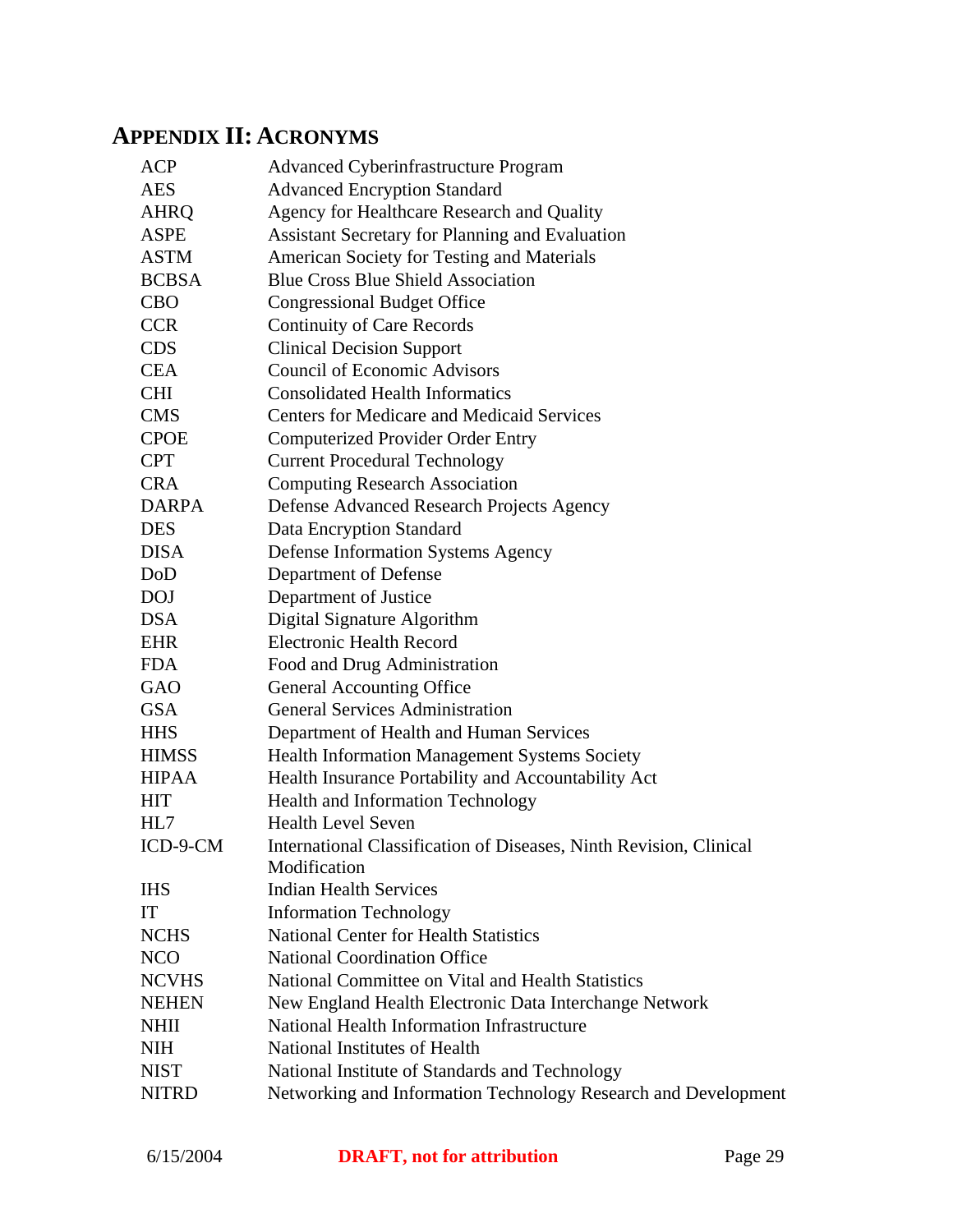| National Library of Medicine                                 |
|--------------------------------------------------------------|
| <b>National Security Agency</b>                              |
| <b>National Science Foundation</b>                           |
| Office of the General Counsel                                |
| Object Identifier                                            |
| Office of the Inspector General                              |
| Office of Management and Budget                              |
| <b>President's Information Technology Advisory Committee</b> |
| Public Key                                                   |
| Public Key Infrastructure                                    |
| <b>Patient Safety Institute</b>                              |
| <b>Research and Development</b>                              |
| <b>Return On Investment</b>                                  |
| <b>Security Assertion Markup Language</b>                    |
| Systematized Nomenclature of Medicine, Clinical Terms        |
| Universal Resource Name                                      |
| Veteran's Administration                                     |
| Veteran's Health Administration                              |
| Veteran's Information Systems Technology Architecture        |
| Web Services Security                                        |
|                                                              |